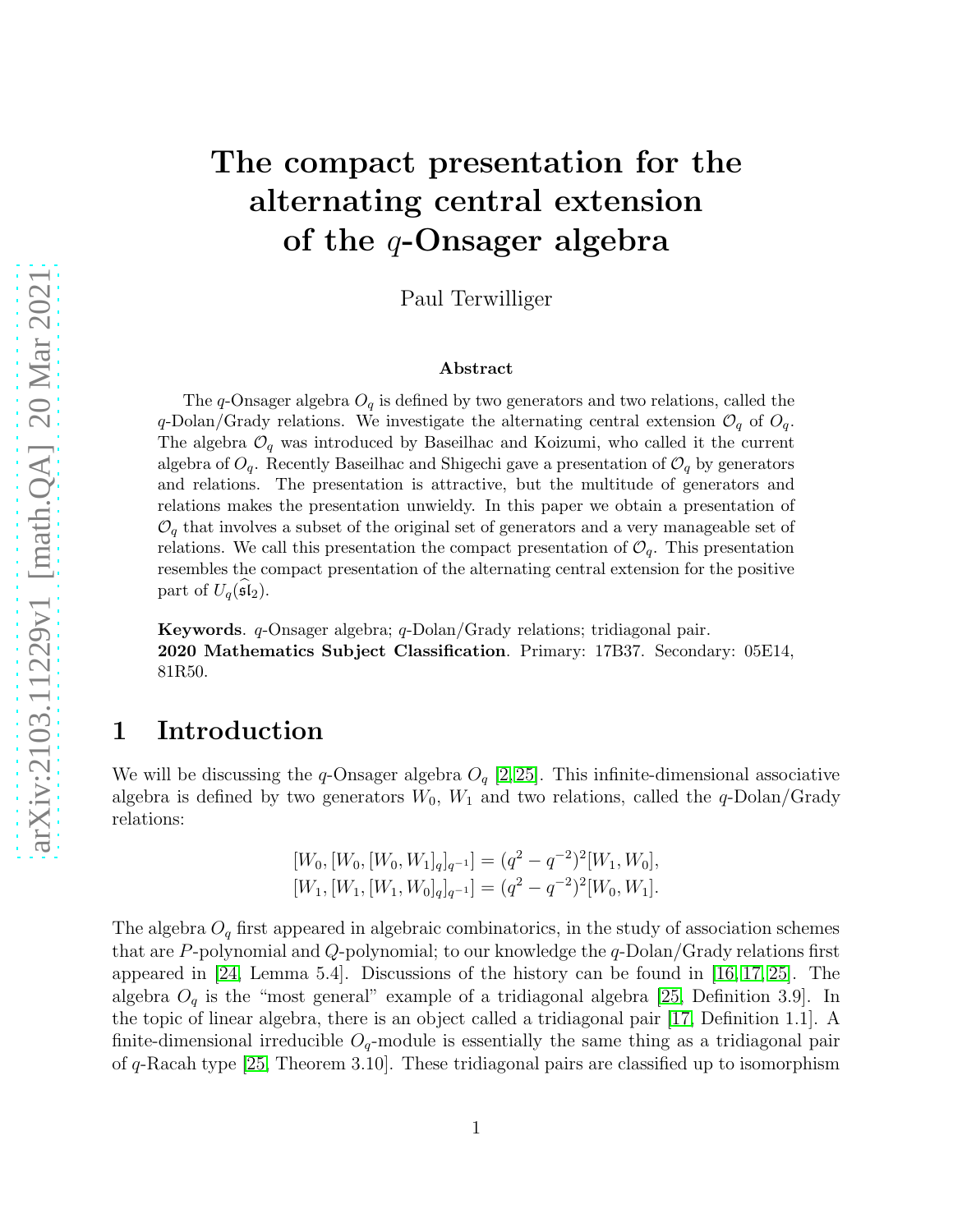in [\[18,](#page-23-2) Theorem 3.3]. For more information about tridiagonal pairs, see [\[19\]](#page-23-3), [\[23,](#page-24-2) Section 19] and the references therein.

Over time the algebra  $O_q$  found many applications in mathematics and physics; some examples are given below. The algebra  $O_q$  is used to study boundary integrable systems [\[1](#page-22-1)[–8,](#page-23-4)[10\]](#page-23-5). The algebra  $O_q$  can be realized as a left or right coideal subalgebra of the quantized enveloping algebra  $U_q(\widehat{\mathfrak{sl}}_2)$ ; see [\[3,](#page-22-2)[4,](#page-22-3)[20\]](#page-24-3). The algebra  $O_q$  is the simplest example of a quantum symmetric pair coideal subalgebra of affine type [\[20,](#page-24-3) Example 7.6]. In [\[9\]](#page-23-6), two automorphisms of  $O_q$  are introduced that resemble the Lusztig automorphisms of  $U_q(\mathfrak{sl}_2)$ ; see also [\[27,](#page-24-4) [30\]](#page-24-5). These automorphisms are used in [\[9\]](#page-23-6) to obtain a PBW basis for  $O_q$ , and they are used in [\[33\]](#page-24-6) to describe the Bockting double lowering operator [\[12,](#page-23-7) [13\]](#page-23-8) of a tridiagonal pair. A Drinfeld type presentation of  $O_q$  is obtained in [\[21\]](#page-24-7), and this is used in [\[22\]](#page-24-8) to realize  $O_q$  as an *l*Hall algebra of the projective line. There is an algebra homomorphism from  $O_q$  into the universal Askey-Wilson algebra [\[26,](#page-24-9) Sections 9,10], [\[29\]](#page-24-10). In [\[4,](#page-22-3) Section 4] some infinite-dimensional  $O_q$ -modules are constructed using q-vertex operators.

In [\[6\]](#page-23-9) Baseilhac and Koizumi introduce a current algebra for  $O_q$ , in order to solve boundary integrable systems with hidden symmetries. We will denote this current algebra by  $\mathcal{O}_q$ . In [\[10,](#page-23-5) Definition 3.1] Baseilhac and Shigechi give a presentation of  $\mathcal{O}_q$  by generators and relations. By [\[36,](#page-24-11) Theorem 9.14]  $\mathcal{O}_q$  is isomorphic to  $O_q \otimes \mathbb{F}[z_1, z_2, \ldots]$ , where  $\mathbb F$  is the ground field and  $\{z_n\}_{n=1}^{\infty}$  are mutually commuting indeterminates. Thus  $\mathcal{O}_q$  is related to  $O_q$  in roughly the same way that  $\mathcal{U}_q^+$  is related to  $U_q^+$ , where  $U_q^+$  is the positive part of  $U_q(\hat{\mathfrak{sl}}_2)$  [\[15\]](#page-23-10) and  $\mathcal{U}_q^+$  is the alternating central extension of  $U_q^+$  [\[32\]](#page-24-12). Motivated by this and as explained in [\[36\]](#page-24-11), we call  $\mathcal{O}_q$  the alternating central extension of  $\mathcal{O}_q$ .

The following recent results and conjectures are motivated by a rough analogy between the pair  $U_q^+$ ,  $\mathcal{U}_q^+$  and the pair  $O_q$ ,  $\mathcal{O}_q$ . In [\[31\]](#page-24-13) we introduce the alternating elements in  $U_q^+$ , and show how they are related to the PBW basis for  $U_q^+$  due to Damiani [\[15\]](#page-23-10). In [\[35\]](#page-24-14) we conjecture the existence of some elements in  $O_q$  that are similarly related to the PBW basis for  $O_q$  given in [\[9\]](#page-23-6). In [\[32\]](#page-24-12) we show that for  $\mathcal{U}_q^+$ , the generators in the defining presentation give a PBW basis. In [\[36\]](#page-24-11) we establish the corresponding result for  $\mathcal{O}_q$ . In [\[11,](#page-23-11) Theorem 3.1] the algebra  $\mathcal{U}_q^+$  is shown to have a Freidel-Maillet presentation. The corresponding result for  $\mathcal{O}_q$  is that it admits a presentation as a reflection algebra, and this is established in [\[10,](#page-23-5) Theorem 2]. The algebra  $U_q^+$  is the positive part of  $U_q(\widehat{\mathfrak{sl}}_2)$ , so of course there exists an injective algebra homomorphism  $U_q^+ \to U_q(\mathfrak{sl}_2)$ . In [\[11,](#page-23-11) Proposition 5.18] Basellhac gives a similar injective algebra homomorphism  $\mathcal{U}_q^+ \to U_q(\hat{\mathfrak{gl}}_2)$ . We mentioned earlier that  $O_q$  can be realized as a coideal subalgebra of  $U_q(\mathfrak{sl}_2)$ . We expect that  $\mathcal{O}_q$  can be realized as a coideal subalgebra of  $U_q(\mathfrak{gl}_2)$  in a similar way, and we will try to establish this in the future.

In [\[34,](#page-24-15) Definition 3.1] we introduced the compact presentation of  $\mathcal{U}_q^+$ . In [34, Section 7] we described some features of  $\mathcal{U}_q^+$  that are illuminated by the compact presentation. In the present paper we do something similar for  $\mathcal{O}_q$ .

Our results are summarized as follows. The presentation of  $\mathcal{O}_q$  from [\[10,](#page-23-5) Definition 3.1] is reproduced in Definition [4.1](#page-5-0) below. The presentation is attractive, but the multitude of generators and relations makes the presentation unwieldy. In our first main result Theorem [1.1,](#page-2-0) we obtain a presentation of  $\mathcal{O}_q$  that involves a subset of the original set of generators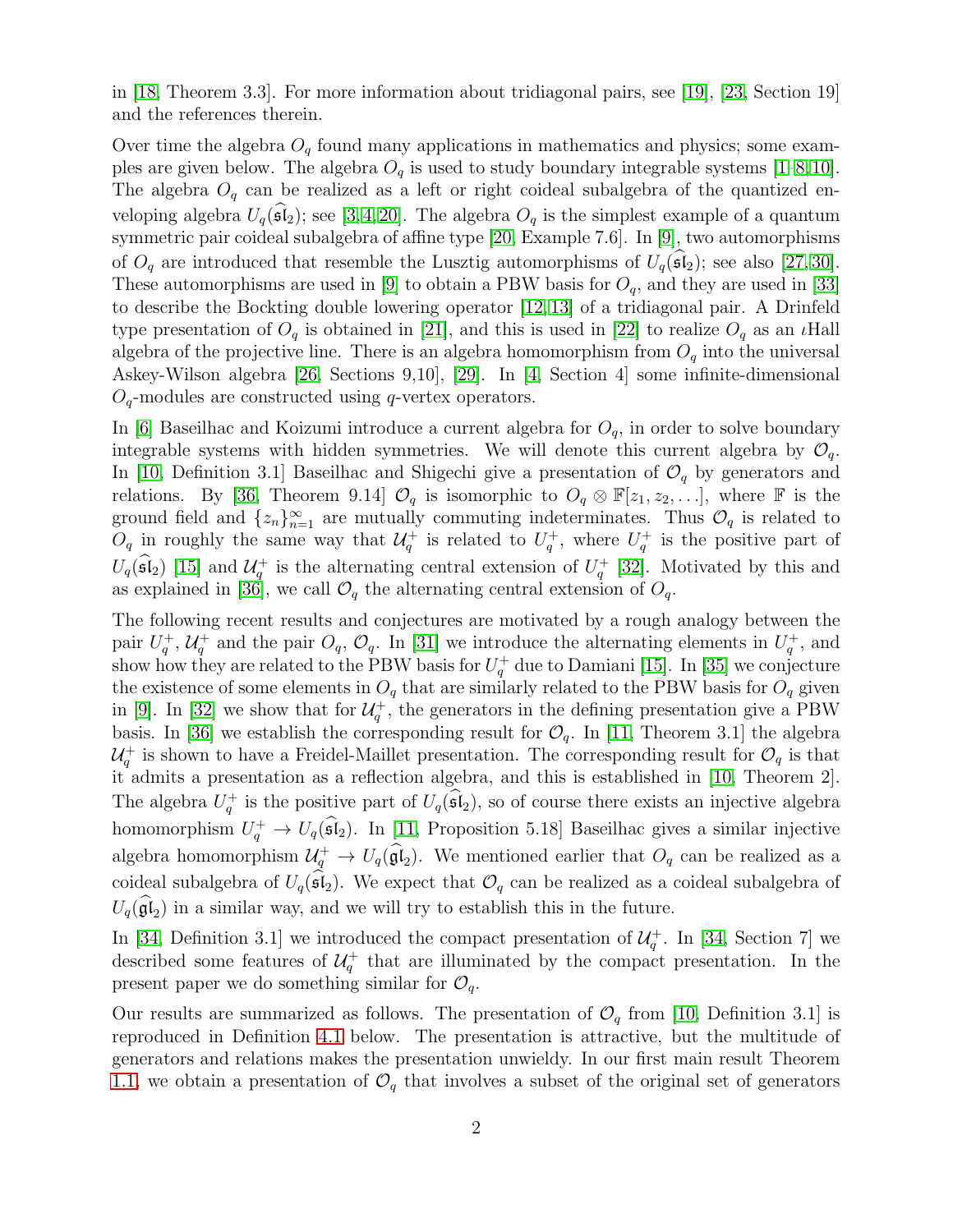and a very manageable set of relations. We call this presentation the compact presentation of  $\mathcal{O}_q$ . In our second main result Theorem [1.2,](#page-2-1) we factor the vector space  $\mathcal{O}_q$  into a tensor product of two subalgebras.

<span id="page-2-0"></span>**Theorem 1.1.** The algebra  $\mathcal{O}_q$  has a presentation by generators  $\mathcal{W}_0$ ,  $\mathcal{W}_1$ ,  $\{\tilde{\mathcal{G}}_{k+1}\}_{k\in\mathbb{N}}$  and relations

(i) 
$$
[\mathcal{W}_0, [\mathcal{W}_0, \mathcal{W}_0, \mathcal{W}_1]_q]_{q^{-1}}] = (q^2 - q^{-2})^2 [\mathcal{W}_1, \mathcal{W}_0];
$$
  
\n(ii)  $[\mathcal{W}_1, [\mathcal{W}_1, [\mathcal{W}_1, \mathcal{W}_0]_q]_{q^{-1}}] = (q^2 - q^{-2})^2 [\mathcal{W}_0, \mathcal{W}_1];$   
\n(iii)  $[\mathcal{W}_0, \tilde{\mathcal{G}}_1] = [\mathcal{W}_0, [\mathcal{W}_0, \mathcal{W}_1]_q];$   
\n(iv)  $[\tilde{\mathcal{G}}_1, \mathcal{W}_1] = [[\mathcal{W}_0, \mathcal{W}_1]_q, \mathcal{W}_1];$   
\n(v) for  $k \ge 1$ ,  
\n $[\tilde{\mathcal{G}}_{k+1}, \mathcal{W}_0] = \frac{[\mathcal{W}_0, [\mathcal{W}_0, [\mathcal{W}_1, \tilde{\mathcal{G}}_q]]}{(q^2 - q^{-2})^2}$ 

(vi) for  $k \geq 1$ ,

$$
[\mathcal{W}_1,\tilde{\mathcal{G}}_{k+1}]=\frac{[[[\tilde{\mathcal{G}}_k,\mathcal{W}_0]_q,\mathcal{W}_1]_q,\mathcal{W}_1]}{(q^2-q^{-2})^2};
$$

 $\frac{k[q]_q]}{q}$ 

(vii) for  $k, \ell \in \mathbb{N}$ ,

$$
[\tilde{\mathcal{G}}_{k+1}, \tilde{\mathcal{G}}_{\ell+1}] = 0.
$$

The  $\mathcal{O}_q$ -generators in Theorem [1.1](#page-2-0) are called essential. Before stating our second main result, we make a few definitions. Let  $\langle W_0, W_1 \rangle$  denote the subalgebra of  $\mathcal{O}_q$  generated by  $\mathcal{W}_0, \mathcal{W}_1$ . Let  $\tilde{\mathcal{G}}$  denote the subalgebra of  $\mathcal{O}_q$  generated by  $\{\tilde{\mathcal{G}}_{k+1}\}_{k\in\mathbb{N}}$ . Item (i) below appeared in [\[36,](#page-24-11) Theorem 10.3] and is included for completeness.

<span id="page-2-1"></span>**Theorem 1.2.** For the algebra  $\mathcal{O}_q$  the following (i)–(iv) hold:

- (i) there exists an algebra isomorphism  $O_q \to \langle W_0, W_1 \rangle$  that sends  $W_0 \mapsto W_0$  and  $W_1 \mapsto$  $\mathcal{W}_1$ ;
- (ii) there exists an algebra isomorphism  $\mathbb{F}[z_1, z_2, \ldots] \to \tilde{\mathcal{G}}$  that sends  $z_n \mapsto \tilde{\mathcal{G}}_n$  for  $n \geq 1$ ;
- (iii) the multiplication map

$$
\langle \mathcal{W}_0, \mathcal{W}_1 \rangle \otimes \tilde{\mathcal{G}} \to \mathcal{O}_q \\ w \otimes g \mapsto wg
$$

is an isomorphism of vector spaces;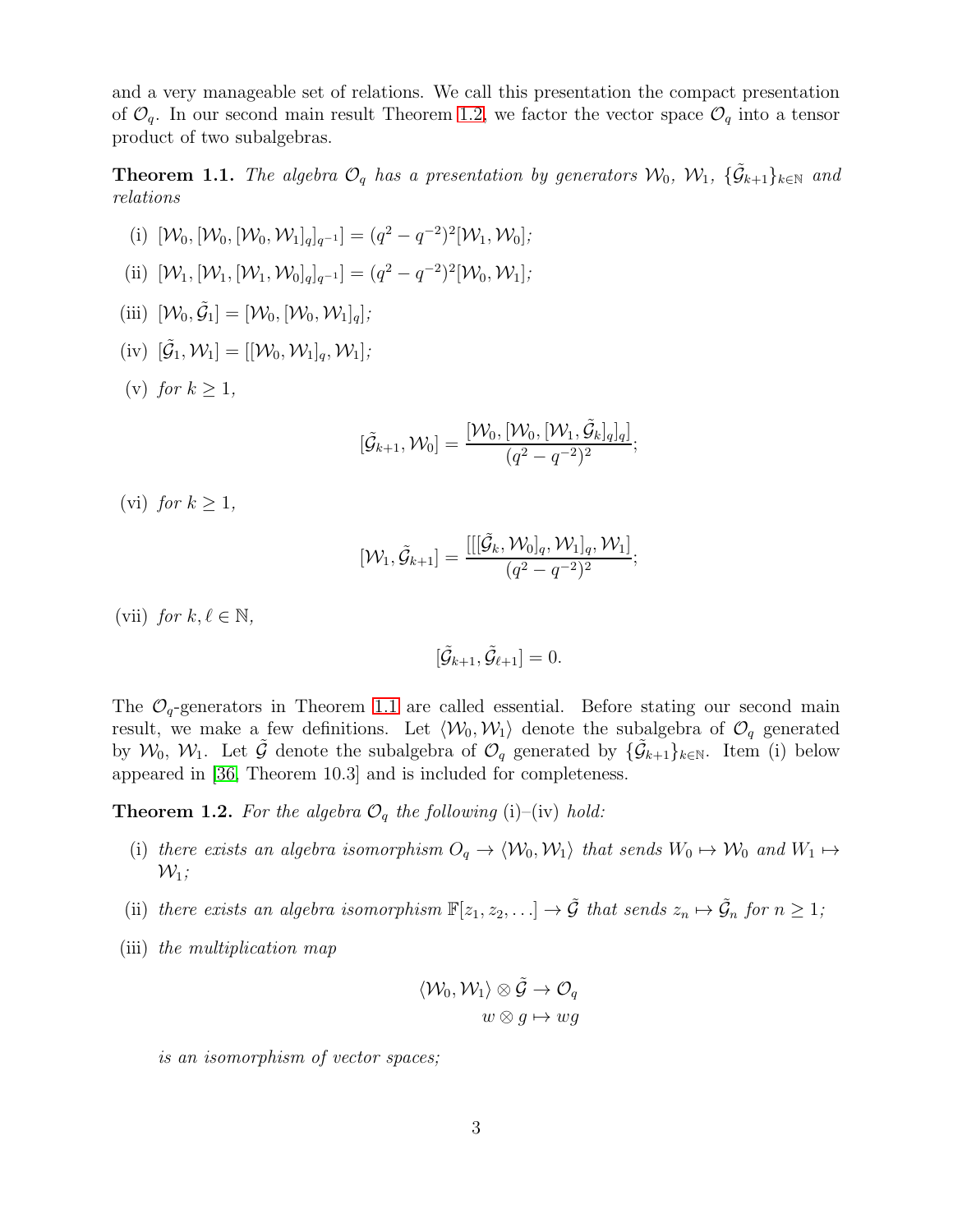(iv) the multiplication map

$$
\tilde{\mathcal{G}}\otimes \langle \mathcal{W}_0,\mathcal{W}_1\rangle \to \mathcal{O}_q \\ g\otimes w\mapsto gw
$$

is an isomorphism of vector spaces.

The paper is organized as follows. Section 2 contains some preliminaries. In Section 3, we recall the algebra  $O_q$  and describe its basic properties. In Section 4, we describe the algebra  $\mathcal{O}_q$  and its relationship to  $\mathcal{O}_q$ . In Section 5, we introduce the essential generators for  $\mathcal{O}_q$ . In Section 6, we first identify some relations in  $\mathcal{O}_q$  that are satisfied by the essential generators. We then define an algebra  $\mathcal{O}_q^{\vee}$  by generators and relations, using the essential generators and the relations we identified. In Sections 7, 8 we describe a filtration of  $\mathcal{O}_q$  from two points of view. In Section 9 we describe a filtration of  $\mathcal{O}_q^{\vee}$ . In Section 10, the above filtrations are used to show that  $\mathcal{O}_q$ ,  $\mathcal{O}_q^{\vee}$  are isomorphic, and this fact is used to prove Theorems [1.1,](#page-2-0) [1.2.](#page-2-1) Section 11 contains some comments about  $\mathcal{O}_q$  that are motivated by Theorem [1.2\(](#page-2-1)iii),(iv). In Section 12, we use an automorphism of  $\mathcal{O}_q$  to obtain a variation on Theorems [1.1,](#page-2-0) [1.2](#page-2-1) and the results of Section 11. In Section 13, we give some suggestions for future research.

### 2 Preliminaries

We now begin our formal argument. Throughout the paper, the following notational conventions are in effect. Recall the natural numbers  $\mathbb{N} = \{0, 1, 2, \ldots\}$  and integers  $\mathbb{Z} =$  $\{0, \pm 1, \pm 2, \ldots\}$ . Let F denote a field. Every vector space and tensor product mentioned in this paper is over F. Every algebra mentioned in this paper is associative, over F, and has a multiplicative identity. Let  $A$  denote an algebra. By an *automorphism* of  $A$  we mean an algebra isomorphism  $A \to A$ . The algebra  $A^{opp}$  consists of the vector space A and the multiplication map  $A \times A \rightarrow A$ ,  $(a, b) \rightarrow ba$ . By an *antiautomorphism* of A we mean an algebra isomorphism  $A \to \mathcal{A}^{\text{opp}}$ .

**Definition 2.1.** (See [\[15,](#page-23-10) p. 299].) Let A denote an algebra. A *Poincaré-Birkhoff-Witt* (or PBW) basis for A consists of a subset  $\Omega \subseteq A$  and a linear order  $\lt$  on  $\Omega$  such that the following is a basis for the vector space  $\mathcal{A}$ :

 $a_1a_2\cdots a_n$   $n \in \mathbb{N}$ ,  $a_1, a_2, \ldots, a_n \in \Omega$ ,  $a_1 \le a_2 \le \cdots \le a_n$ .

We interpret the empty product as the multiplicative identity in  $\mathcal{A}$ .

<span id="page-3-1"></span>**Definition 2.2.** A grading of an algebra A is a sequence  $\{\mathcal{A}_n\}_{n\in\mathbb{N}}$  of subspaces of A such that (i)  $1 \in \mathcal{A}_0$ ; (ii) the sum  $\mathcal{A} = \sum_{n \in \mathbb{N}} \mathcal{A}_n$  is direct; (iii)  $\mathcal{A}_r \mathcal{A}_s \subseteq \mathcal{A}_{r+s}$  for  $r, s \in \mathbb{N}$ .

<span id="page-3-0"></span>**Definition 2.3.** (See [\[14,](#page-23-12) p. 202].) A *filtration* of an algebra A is a sequence  $\{\mathcal{A}_n\}_{n\in\mathbb{N}}$  of subspaces of A such that (i)  $1 \in \mathcal{A}_0$ ; (ii)  $\mathcal{A}_{n-1} \subseteq \mathcal{A}_n$  for  $n \geq 1$ ; (iii)  $\mathcal{A} = \bigcup_{n \in \mathbb{N}} \mathcal{A}_n$ ; (iv)  $\mathcal{A}_r\mathcal{A}_s\subseteq\mathcal{A}_{r+s}$  for  $r,s\in\mathbb{N}$ .

**Definition 2.4.** Let  $\{z_n\}_{n=1}^{\infty}$  denote mutually commuting indeterminates. Let  $\mathbb{F}[z_1, z_2, \ldots]$ denote the algebra consisting of the polynomials in  $z_1, z_2, \ldots$  that have all coefficients in  $\mathbb F$ . For notational convenience define  $z_0 = 1$ .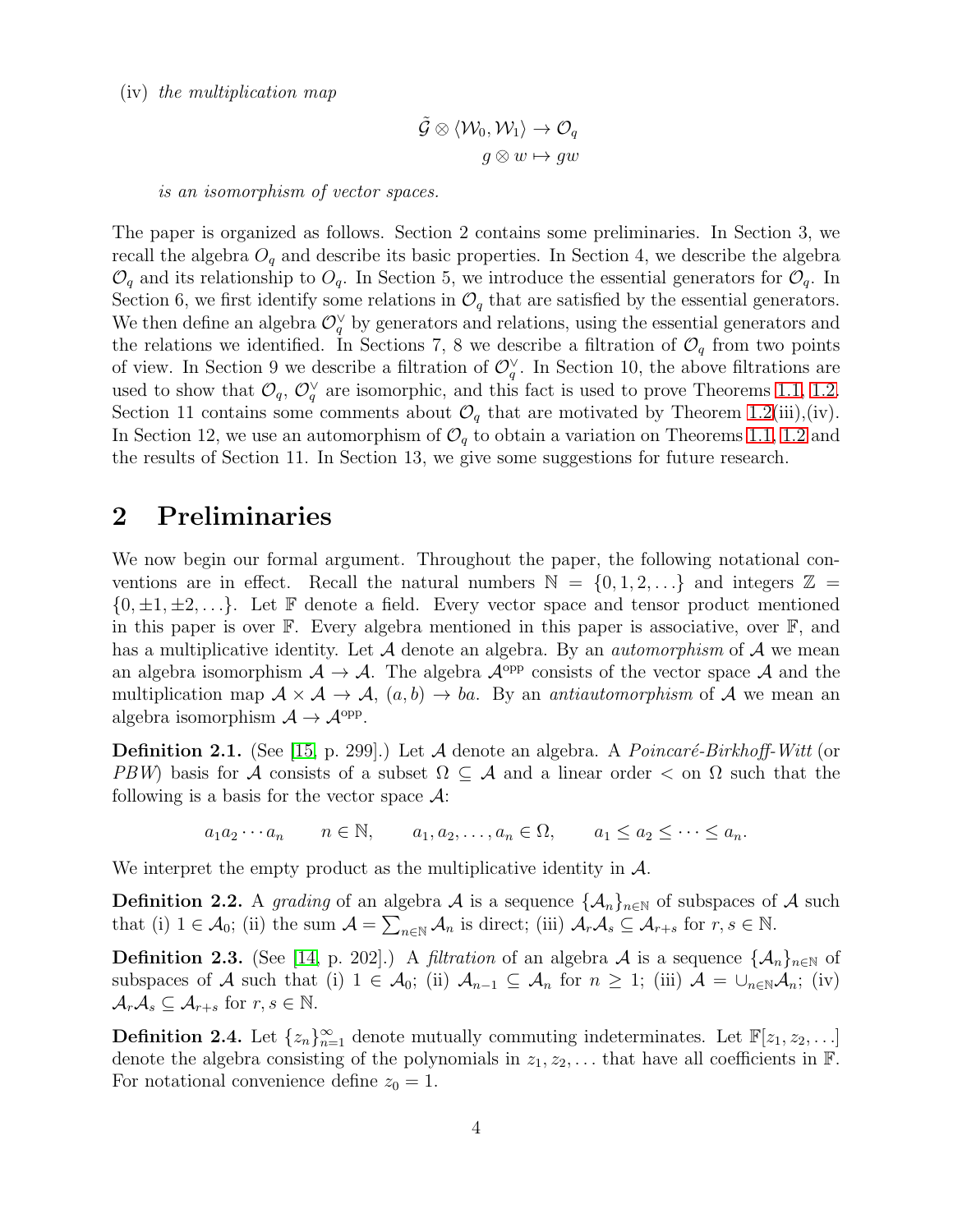Fix a nonzero  $q \in \mathbb{F}$  that is not a root of unity. Recall the notation

$$
[n]_q = \frac{q^n - q^{-n}}{q - q^{-1}} \qquad n \in \mathbb{N}.
$$

## 3 The q-Onsager algebra  $O_q$

In this section we recall the q-Onsager algebra  $O<sub>q</sub>$ . For elements  $X, Y$  in any algebra, define their commutator and q-commutator by

$$
[X,Y] = XY - YX, \qquad [X,Y]_q = qXY - q^{-1}YX.
$$

Note that

$$
[X,[X,[X,Y]_q]_{q^{-1}}] = X^3 Y - [3]_q X^2 Y X + [3]_q XY X^2 - Y X^3.
$$

**Definition 3.1.** (See [\[2,](#page-22-0) Section 2], [\[25,](#page-24-0) Definition 3.9].) Define the algebra  $O_q$  by generators  $W_0$ ,  $W_1$  and relations

<span id="page-4-1"></span><span id="page-4-0"></span>
$$
[W_0, [W_0, [W_0, W_1]_q]_{q^{-1}}] = (q^2 - q^{-2})^2 [W_1, W_0],
$$
\n(1)

$$
[W_1, [W_1, [W_1, W_0]_q]_{q^{-1}}] = (q^2 - q^{-2})^2 [W_0, W_1].
$$
\n(2)

We call  $O_q$  the q-Onsager algebra. The relations [\(1\)](#page-4-0), [\(2\)](#page-4-1) are called the q-Dolan/Grady relations.

**Remark 3.2.** In [\[9\]](#page-23-6) Baseilhac and Kolb define the  $q$ -Onsager algebra in a slightly more general way that involves two scalar parameters  $c, q$ . Our  $O_q$  is their q-Onsager algebra with  $c = q^{-1}(q - q^{-1})^2$ .

We mention some symmetries of  $O_q$ .

<span id="page-4-2"></span>**Lemma 3.3.** There exists an automorphism  $\sigma$  of  $O_q$  that sends  $W_0 \leftrightarrow W_1$ . Moreover  $\sigma^2 = 1$ .

<span id="page-4-3"></span>**Lemma 3.4.** (See [\[30,](#page-24-5) Lemma 2.5].) There exists an antiautomorphism  $\dagger$  of  $O_q$  that fixes each of  $W_0$ ,  $W_1$ . Moreover  $\dagger^2 = 1$ .

Lemma 3.5. The maps  $\sigma$ ,  $\dagger$  commute.

Proof. This is readily checked.

<span id="page-4-4"></span>**Definition 3.6.** Let  $\tau$  denote the composition of  $\sigma$  and  $\dagger$ . Note that  $\tau$  is an antiautomorphism of  $O_q$  that sends  $W_0 \leftrightarrow W_1$ . We have  $\tau^2 = 1$ .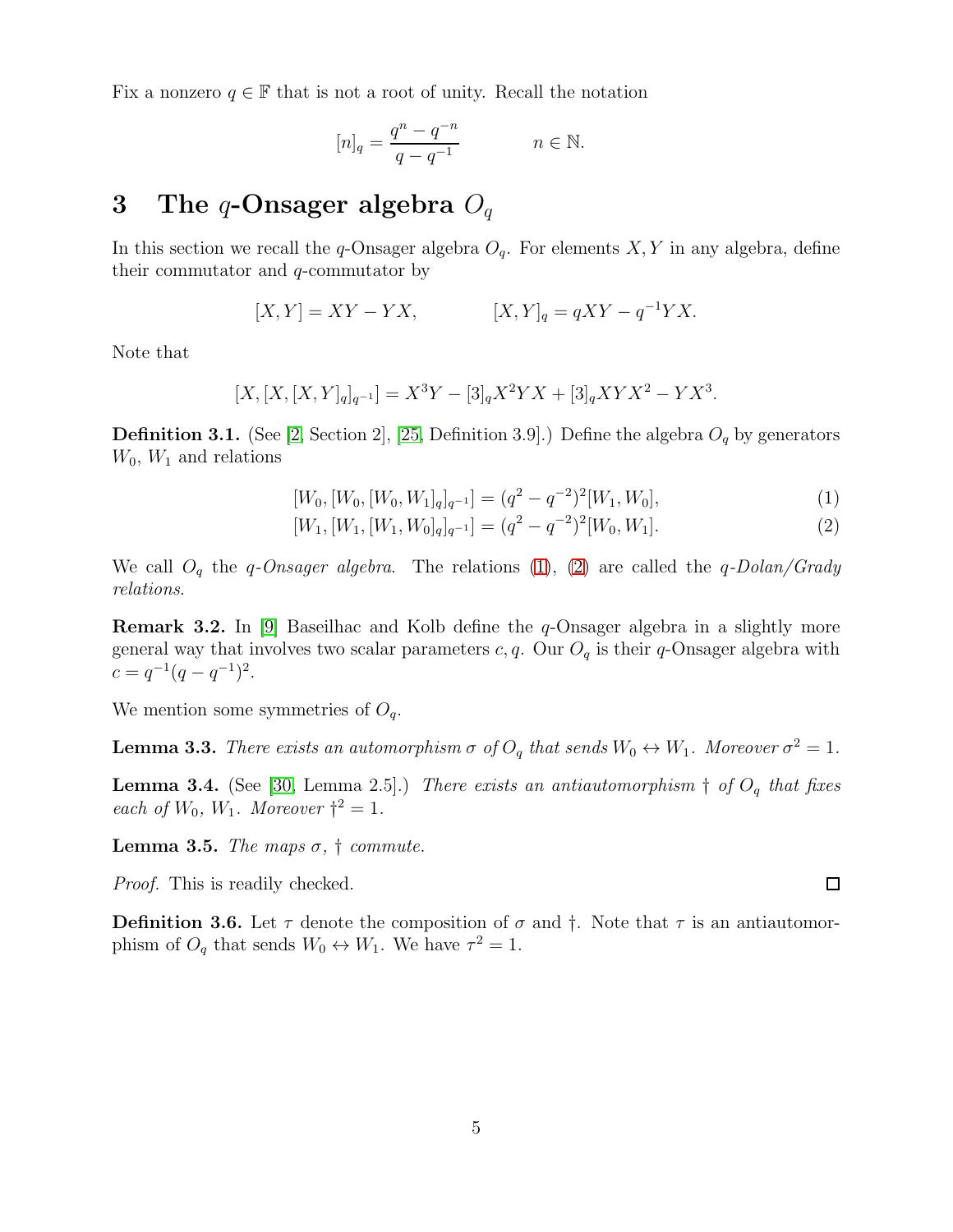## 4 The algebra  $\mathcal{O}_q$

Recall from Section 1 that  $\mathcal{O}_q$  is the alternating central extension of  $O_q$ . In this section we formally define  $\mathcal{O}_q$ , and describe some basic properties.

<span id="page-5-0"></span>**Definition 4.1.** (See [\[6\]](#page-23-9), [\[10,](#page-23-5) Definition 3.1].) Define the algebra  $\mathcal{O}_q$  by generators

$$
\{\mathcal{W}_{-k}\}_{n\in\mathbb{N}}, \qquad \{\mathcal{W}_{k+1}\}_{n\in\mathbb{N}}, \qquad \{\mathcal{G}_{k+1}\}_{n\in\mathbb{N}}, \qquad \{\tilde{\mathcal{G}}_{k+1}\}_{n\in\mathbb{N}}
$$
(3)

and the following relations. For  $k, \ell \in \mathbb{N}$ ,

<span id="page-5-1"></span>
$$
[\mathcal{W}_0, \mathcal{W}_{k+1}] = [\mathcal{W}_{-k}, \mathcal{W}_1] = (\tilde{\mathcal{G}}_{k+1} - \mathcal{G}_{k+1})/(q + q^{-1}),
$$
\n(4)

<span id="page-5-5"></span><span id="page-5-4"></span>
$$
[\mathcal{W}_0, \mathcal{G}_{k+1}]_q = [\tilde{\mathcal{G}}_{k+1}, \mathcal{W}_0]_q = \rho \mathcal{W}_{-k-1} - \rho \mathcal{W}_{k+1},
$$
\n
$$
\tag{5}
$$

<span id="page-5-7"></span>
$$
[\mathcal{G}_{k+1}, \mathcal{W}_1]_q = [\mathcal{W}_1, \tilde{\mathcal{G}}_{k+1}]_q = \rho \mathcal{W}_{k+2} - \rho \mathcal{W}_{-k},\tag{6}
$$

<span id="page-5-6"></span>
$$
[\mathcal{W}_{-k}, \mathcal{W}_{-\ell}] = 0, \qquad [\mathcal{W}_{k+1}, \mathcal{W}_{\ell+1}] = 0,\tag{7}
$$

$$
[\mathcal{W}_{-k}, \mathcal{W}_{\ell+1}] + [\mathcal{W}_{k+1}, \mathcal{W}_{-\ell}] = 0, \tag{8}
$$

<span id="page-5-12"></span>
$$
[\mathcal{W}_{-k}, \mathcal{G}_{\ell+1}] + [\mathcal{G}_{k+1}, \mathcal{W}_{-\ell}] = 0,\tag{9}
$$

$$
[\mathcal{W}_{-k}, \tilde{\mathcal{G}}_{\ell+1}] + [\tilde{\mathcal{G}}_{k+1}, \mathcal{W}_{-\ell}] = 0, \qquad (10)
$$

<span id="page-5-13"></span>
$$
[\mathcal{W}_{k+1}, \mathcal{G}_{\ell+1}] + [\mathcal{G}_{k+1}, \mathcal{W}_{\ell+1}] = 0, \tag{11}
$$

$$
[\mathcal{W}_{k+1}, \tilde{\mathcal{G}}_{\ell+1}] + [\tilde{\mathcal{G}}_{k+1}, \mathcal{W}_{\ell+1}] = 0, \tag{12}
$$

$$
[\mathcal{G}_{k+1}, \mathcal{G}_{\ell+1}] = 0, \qquad [\tilde{\mathcal{G}}_{k+1}, \tilde{\mathcal{G}}_{\ell+1}] = 0, \qquad (13)
$$

<span id="page-5-11"></span><span id="page-5-8"></span>
$$
[\tilde{\mathcal{G}}_{k+1}, \mathcal{G}_{\ell+1}] + [\mathcal{G}_{k+1}, \tilde{\mathcal{G}}_{\ell+1}] = 0.
$$
\n(14)

In the above equations  $\rho = -(q^2 - q^{-2})^2$ . The generators [\(3\)](#page-5-1) are called *alternating*. For notational convenience define

<span id="page-5-9"></span>
$$
\mathcal{G}_0 = -(q - q^{-1})[2]_q^2, \qquad \tilde{\mathcal{G}}_0 = -(q - q^{-1})[2]_q^2. \qquad (15)
$$

Note 4.2. In [\[6\]](#page-23-9), [\[10\]](#page-23-5) the algebra  $\mathcal{O}_q$  is denoted by  $\mathcal{A}_q$  and called the current algebra for  $O_q$ . In [\[36\]](#page-24-11) we proposed to call  $O_q$  the alternating central extension of  $O_q$ .

<span id="page-5-10"></span>**Proposition 4.3.** (See [\[36,](#page-24-11) Theorem 6.1].) A PBW basis for  $\mathcal{O}_q$  is obtained by its alternating generators in any linear order < such that

$$
\mathcal{G}_{i+1} < \mathcal{W}_{-j} < \mathcal{W}_{k+1} < \tilde{\mathcal{G}}_{\ell+1} \tag{16}
$$

Next we describe some symmetries of  $\mathcal{O}_q$ .

<span id="page-5-2"></span>**Lemma 4.4.** (See [\[5,](#page-23-13) Remark 1].) There exists an automorphism  $\sigma$  of  $\mathcal{O}_q$  that sends

$$
\mathcal{W}_{-k} \mapsto \mathcal{W}_{k+1}, \qquad \mathcal{W}_{k+1} \mapsto \mathcal{W}_{-k}, \qquad \mathcal{G}_{k+1} \mapsto \tilde{\mathcal{G}}_{k+1}, \qquad \tilde{\mathcal{G}}_{k+1} \mapsto \mathcal{G}_{k+1}
$$

for  $k \in \mathbb{N}$ . Moreover  $\sigma^2 = 1$ .

<span id="page-5-3"></span>**Lemma 4.5.** (See [\[30,](#page-24-5) Lemma 3.7].) There exists an antiautomorphism  $\dagger$  of  $\mathcal{O}_q$  that sends

$$
\mathcal{W}_{-k} \mapsto \mathcal{W}_{-k}, \qquad \mathcal{W}_{k+1} \mapsto \mathcal{W}_{k+1}, \qquad \mathcal{G}_{k+1} \mapsto \tilde{\mathcal{G}}_{k+1}, \qquad \tilde{\mathcal{G}}_{k+1} \mapsto \mathcal{G}_{k+1}
$$

for  $k \in \mathbb{N}$ . Moreover  $\dagger^2 = 1$ .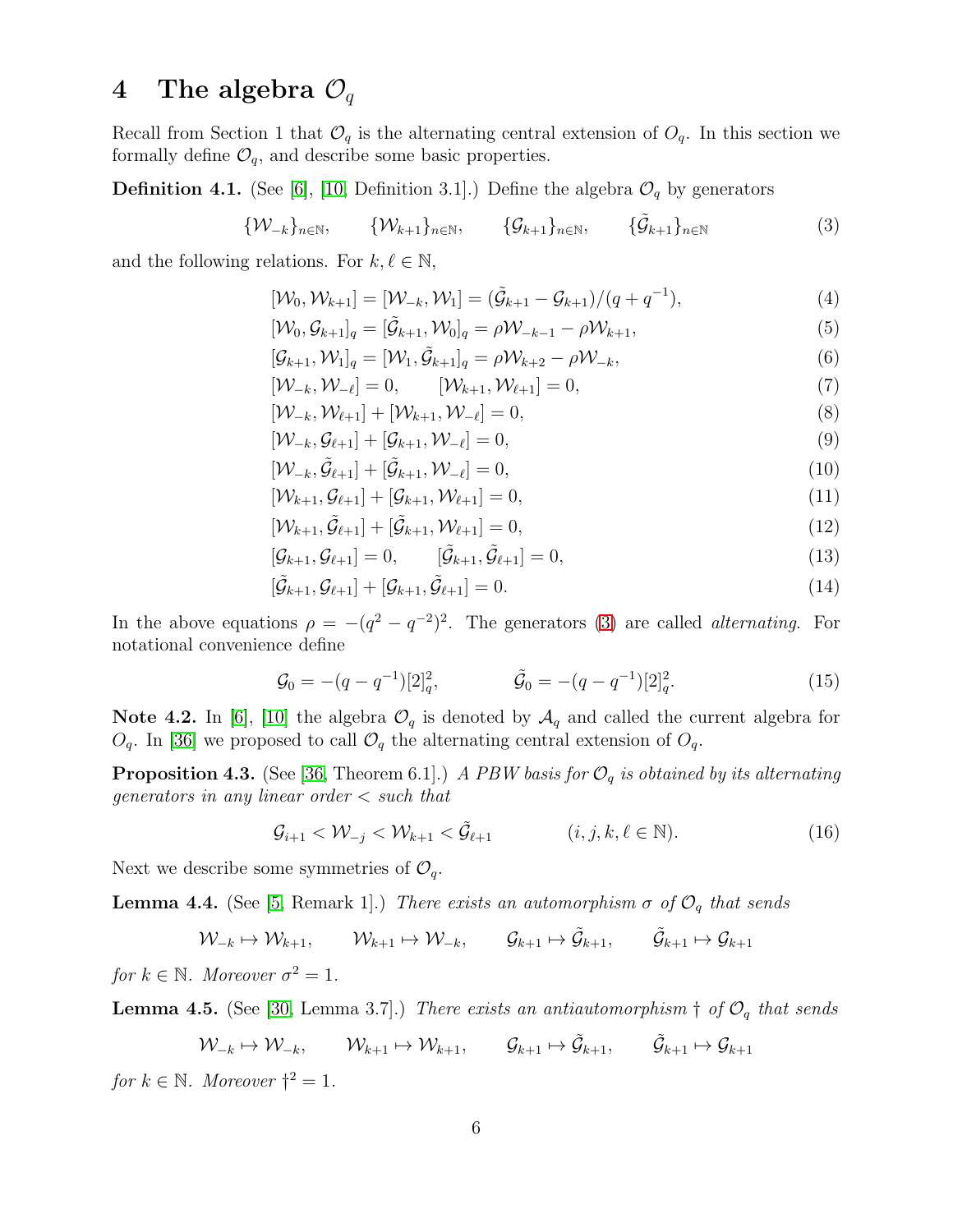**Lemma 4.6.** The maps  $\sigma$ ,  $\dagger$  commute.

Proof. Routine.

<span id="page-6-6"></span>**Definition 4.7.** Let  $\tau$  denote the composition of the automorphism  $\sigma$  from Lemma [4.4](#page-5-2) and the antiautomorphism † from Lemma [4.5.](#page-5-3) Note that  $\tau$  is an antiautomorphism of  $\mathcal{O}_q$  that sends

$$
\mathcal{W}_{-k} \mapsto \mathcal{W}_{k+1}, \qquad \mathcal{W}_{k+1} \mapsto \mathcal{W}_{-k}, \qquad \mathcal{G}_{k+1} \mapsto \mathcal{G}_{k+1}, \qquad \tilde{\mathcal{G}}_{k+1} \mapsto \tilde{\mathcal{G}}_{k+1}
$$

for  $k \in \mathbb{N}$ . We have  $\tau^2 = 1$ .

Next we discuss how  $\mathcal{O}_q$  is related to  $O_q$ .

<span id="page-6-7"></span>**Lemma 4.8.** For the algebra  $\mathcal{O}_q$ ,

<span id="page-6-0"></span>
$$
[\mathcal{W}_0, \tilde{\mathcal{G}}_1] = [\mathcal{W}_0, [\mathcal{W}_0, \mathcal{W}_1]_q],\tag{17}
$$

<span id="page-6-3"></span>
$$
[\tilde{\mathcal{G}}_1, \mathcal{W}_1] = [[\mathcal{W}_0, \mathcal{W}_1]_q, \mathcal{W}_1]. \tag{18}
$$

*Proof.* By [\(4\)](#page-5-4) with  $k = 0$ ,

$$
(q+q^{-1})[\mathcal{W}_0, \mathcal{W}_1] = \tilde{\mathcal{G}}_1 - \mathcal{G}_1.
$$
\n(19)

By [\(5\)](#page-5-5) with  $k = 0$ ,

<span id="page-6-2"></span><span id="page-6-1"></span>
$$
[\mathcal{W}_0, \mathcal{G}_1]_q = [\tilde{\mathcal{G}}_1, \mathcal{W}_0]_q.
$$
\n(20)

To get [\(17\)](#page-6-0), eliminate  $G_1$  from [\(20\)](#page-6-1) using [\(19\)](#page-6-2), and simplify the result. To get [\(18\)](#page-6-3), apply the antiautomorphism  $\tau$  to each side of [\(17\)](#page-6-0).  $\Box$ 

The following result appeared in  $[5, \text{ line } (3.7)]$ . We give a short proof for the sake of completeness.

<span id="page-6-8"></span>**Lemma 4.9.** (See [\[5,](#page-23-13) line (3.7)].) For the algebra  $\mathcal{O}_q$ ,

$$
[\mathcal{W}_0, [\mathcal{W}_0, [\mathcal{W}_0, \mathcal{W}_1]_q]_{q^{-1}}] = (q^2 - q^{-2})^2 [\mathcal{W}_1, \mathcal{W}_0], \tag{21}
$$

$$
[\mathcal{W}_1, [\mathcal{W}_1, [\mathcal{W}_1, \mathcal{W}_0]_q]_{q^{-1}}] = (q^2 - q^{-2})^2 [\mathcal{W}_0, \mathcal{W}_1].
$$
\n(22)

*Proof.* We first obtain [\(21\)](#page-6-4). By [\(7\)](#page-5-6) with  $(k, \ell) = (1, 0)$  we obtain  $[\mathcal{W}_{-1}, \mathcal{W}_0] = 0$ . By [\(5\)](#page-5-5) with  $k = 0$  we obtain

<span id="page-6-5"></span><span id="page-6-4"></span>
$$
\rho \mathcal{W}_{-1} = \rho \mathcal{W}_1 + [\tilde{\mathcal{G}}_1, \mathcal{W}_0]_q.
$$

Using these facts and [\(17\)](#page-6-0), we obtain

$$
0 = \rho[\mathcal{W}_0, \mathcal{W}_{-1}]
$$
  
\n=  $[\mathcal{W}_0, \rho \mathcal{W}_1 + [\tilde{\mathcal{G}}_1, \mathcal{W}_0]_q]$   
\n=  $\rho[\mathcal{W}_0, \mathcal{W}_1] + [[\mathcal{W}_0, \tilde{\mathcal{G}}_1], \mathcal{W}_0]_q$   
\n=  $\rho[\mathcal{W}_0, \mathcal{W}_1] + [[\mathcal{W}_0, [\mathcal{W}_0, \mathcal{W}_1]_q], \mathcal{W}_0]_q$   
\n=  $\rho[\mathcal{W}_0, \mathcal{W}_1] - [\mathcal{W}_0, [\mathcal{W}_0, [\mathcal{W}_0, \mathcal{W}_1]_q]]_{q^{-1}}$   
\n=  $\rho[\mathcal{W}_0, \mathcal{W}_1] - [\mathcal{W}_0, [\mathcal{W}_0, [\mathcal{W}_0, \mathcal{W}_1]_q]_{q^{-1}}]$ 

which implies [\(21\)](#page-6-4). To get [\(22\)](#page-6-5), apply the automorphism  $\sigma$  to each side of (21).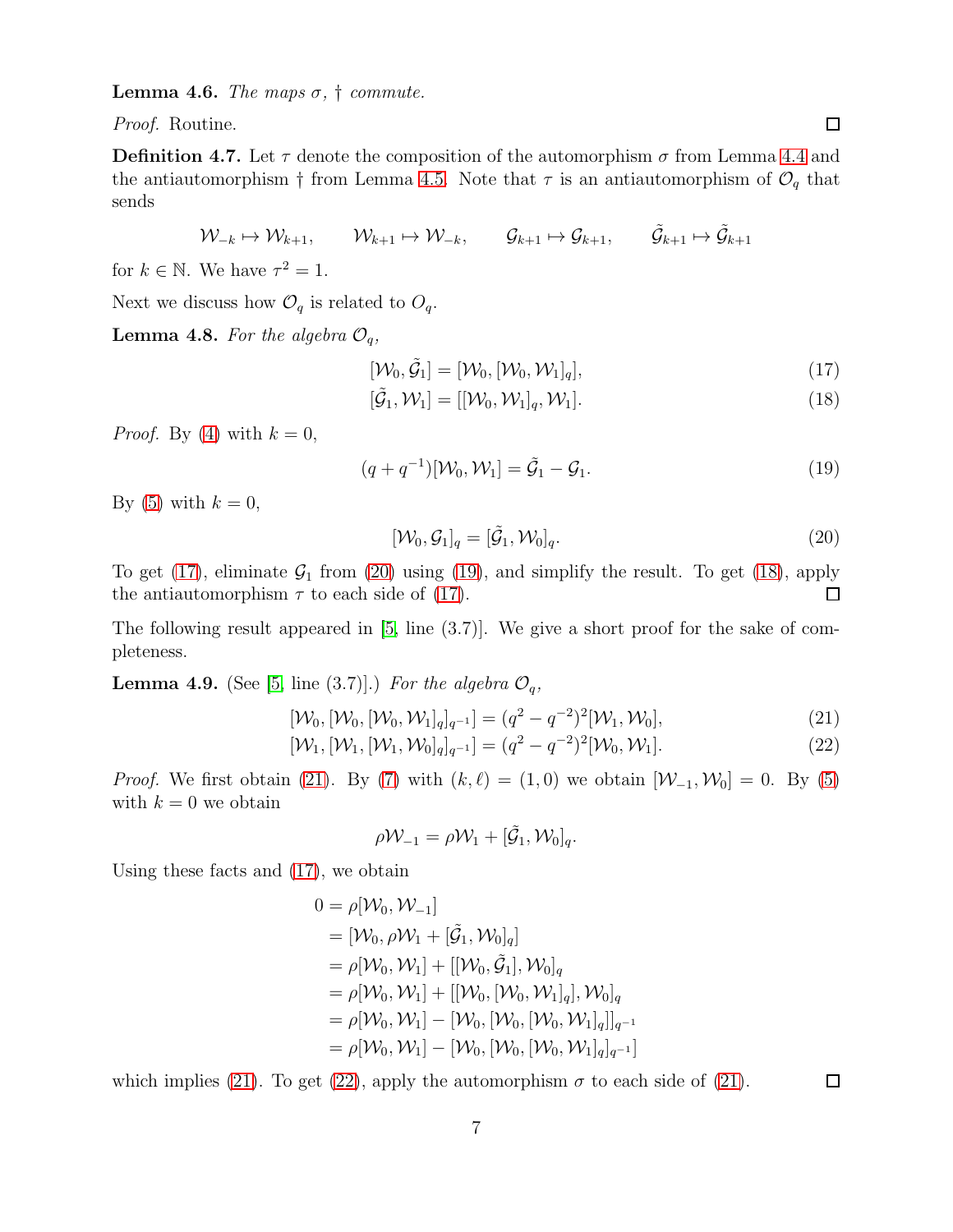<span id="page-7-0"></span>**Lemma 4.10.** (See [\[36,](#page-24-11) Theorem 10.3].) There exists an algebra homomorphism  $\iota: O_q \to O_q$ that sends  $W_0 \mapsto W_0$  and  $W_1 \mapsto W_1$ . Moreover, *ι* is injective.

Lemma 4.11. The following diagrams commute:

$$
\begin{array}{ccc}\nO_q & \xrightarrow{\iota} & O_q & \xrightarrow{\iota} & O_q & \xrightarrow{\iota} & O_q \\
\sigma \downarrow & & \downarrow \sigma & & \uparrow \downarrow & & \downarrow \uparrow & & \tau \downarrow & & \downarrow \tau \\
O_q & \xrightarrow{\iota} & O_q & & O_q & \xrightarrow{\iota} & O_q & \xrightarrow{\iota} & O_q \\
\end{array}
$$

*Proof.* Chase the  $O_q$ -generators  $W_0$ ,  $W_1$  around the diagrams, using Lemmas [3.3,](#page-4-2) [3.4](#page-4-3) and Definition [3.6](#page-4-4) along with Lemmas [4.4,](#page-5-2) [4.5](#page-5-3) and Definition [4.7.](#page-6-6)  $\Box$ 

## 5 The essential generators for  $\mathcal{O}_q$

We return our attention to the presentation of  $\mathcal{O}_q$  in Definition [4.1.](#page-5-0) There is a certain redundancy among the alternating generators  $(3)$ . We are going to express all of them in terms of  $W_0, W_1, \{\tilde{\mathcal{G}}_{k+1}\}_{k\in\mathbb{N}}$ . Following [\[30,](#page-24-5) Section 4] we use [\(5\)](#page-5-5), [\(6\)](#page-5-7) to recursively obtain  $W_{-k}$ ,  $W_{k+1}$  for  $k \geq 1$ :

$$
\mathcal{W}_{-1} = \mathcal{W}_{1} - \frac{[\tilde{G}_{1}, \mathcal{W}_{0}]_{q}}{(q^{2} - q^{-2})^{2}}, \n\mathcal{W}_{3} = \mathcal{W}_{1} - \frac{[\tilde{G}_{1}, \mathcal{W}_{0}]_{q}}{(q^{2} - q^{-2})^{2}} - \frac{[\mathcal{W}_{1}, \tilde{G}_{2}]_{q}}{(q^{2} - q^{-2})^{2}}, \n\mathcal{W}_{-3} = \mathcal{W}_{1} - \frac{[\tilde{G}_{1}, \mathcal{W}_{0}]_{q}}{(q^{2} - q^{-2})^{2}} - \frac{[\mathcal{W}_{1}, \tilde{G}_{2}]_{q}}{(q^{2} - q^{-2})^{2}} - \frac{[\tilde{G}_{3}, \mathcal{W}_{0}]_{q}}{(q^{2} - q^{-2})^{2}}, \n\mathcal{W}_{5} = \mathcal{W}_{1} - \frac{[\tilde{G}_{1}, \mathcal{W}_{0}]_{q}}{(q^{2} - q^{-2})^{2}} - \frac{[\mathcal{W}_{1}, \tilde{G}_{2}]_{q}}{(q^{2} - q^{-2})^{2}} - \frac{[\tilde{G}_{3}, \mathcal{W}_{0}]_{q}}{(q^{2} - q^{-2})^{2}} - \frac{[\mathcal{W}_{1}, \tilde{G}_{4}]_{q}}{(q^{2} - q^{-2})^{2}}, \n\mathcal{W}_{-5} = \mathcal{W}_{1} - \frac{[\tilde{G}_{1}, \mathcal{W}_{0}]_{q}}{(q^{2} - q^{-2})^{2}} - \frac{[\mathcal{W}_{1}, \tilde{G}_{2}]_{q}}{(q^{2} - q^{-2})^{2}} - \frac{[\tilde{G}_{3}, \mathcal{W}_{0}]_{q}}{(q^{2} - q^{-2})^{2}} - \frac{[\mathcal{W}_{1}, \tilde{G}_{4}]_{q}}{(q^{2} - q^{-2})^{2}} - \frac{[\tilde{G}_{5}, \mathcal{W}_{0}]_{q}}{(q^{2} - q^{-2})^{2}}, \n\cdots
$$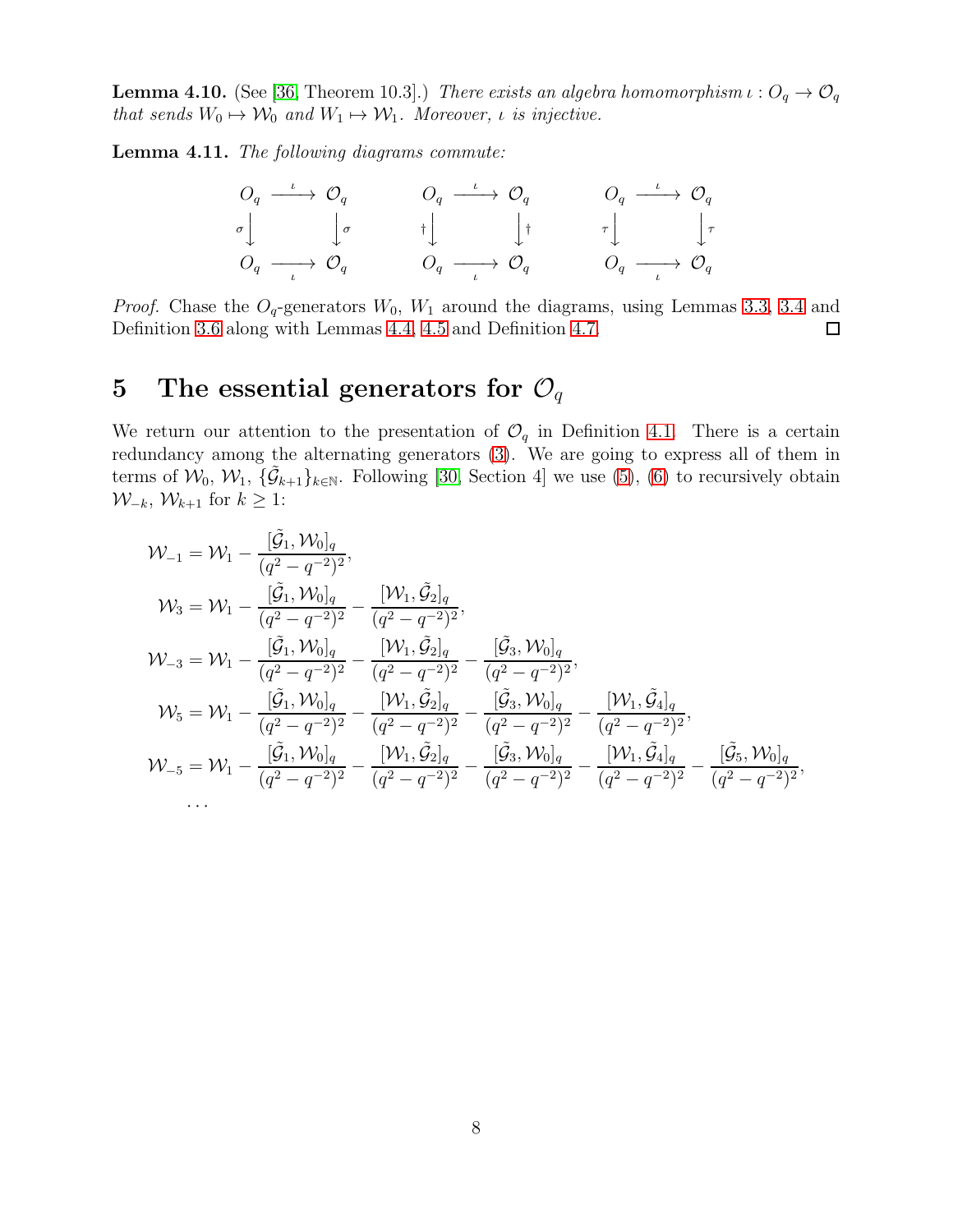$$
\mathcal{W}_2 = \mathcal{W}_0 - \frac{[\mathcal{W}_1, \tilde{\mathcal{G}}_1]_q}{(q^2 - q^{-2})^2}, \n\mathcal{W}_{-2} = \mathcal{W}_0 - \frac{[\mathcal{W}_1, \tilde{\mathcal{G}}_1]_q}{(q^2 - q^{-2})^2} - \frac{[\tilde{\mathcal{G}}_2, W_0]_q}{(q^2 - q^{-2})^2}, \n\mathcal{W}_4 = \mathcal{W}_0 - \frac{[\mathcal{W}_1, \tilde{\mathcal{G}}_1]_q}{(q^2 - q^{-2})^2} - \frac{[\tilde{\mathcal{G}}_2, \mathcal{W}_0]_q}{(q^2 - q^{-2})^2} - \frac{[\mathcal{W}_1, \tilde{\mathcal{G}}_3]_q}{(q^2 - q^{-2})^2}, \n\mathcal{W}_{-4} = \mathcal{W}_0 - \frac{[\mathcal{W}_1, \tilde{\mathcal{G}}_1]_q}{(q^2 - q^{-2})^2} - \frac{[\tilde{\mathcal{G}}_2, \mathcal{W}_0]_q}{(q^2 - q^{-2})^2} - \frac{[\mathcal{W}_1, \tilde{\mathcal{G}}_3]_q}{(q^2 - q^{-2})^2} - \frac{[\tilde{\mathcal{G}}_4, \mathcal{W}_0]_q}{(q^2 - q^{-2})^2}, \n\mathcal{W}_6 = \mathcal{W}_0 - \frac{[\mathcal{W}_1, \tilde{\mathcal{G}}_1]_q}{(q^2 - q^{-2})^2} - \frac{[\tilde{\mathcal{G}}_2, \mathcal{W}_0]_q}{(q^2 - q^{-2})^2} - \frac{[\mathcal{W}_1, \tilde{\mathcal{G}}_3]_q}{(q^2 - q^{-2})^2} - \frac{[\tilde{\mathcal{G}}_4, \mathcal{W}_0]_q}{(q^2 - q^{-2})^2} - \frac{[\mathcal{W}_1, \tilde{\mathcal{G}}_5]_q}{(q^2 - q^{-2})^2}.
$$

The recursion shows that for  $k \geq 1$ , the generators  $\mathcal{W}_{-k}$ ,  $\mathcal{W}_{k+1}$  are given as follows. For odd  $k = 2r + 1,$ 

<span id="page-8-2"></span>
$$
\mathcal{W}_{-k} = \mathcal{W}_1 - \sum_{\ell=0}^r \frac{[\tilde{\mathcal{G}}_{2\ell+1}, \mathcal{W}_0]_q}{(q^2 - q^{-2})^2} - \sum_{\ell=1}^r \frac{[\mathcal{W}_1, \tilde{\mathcal{G}}_{2\ell}]_q}{(q^2 - q^{-2})^2},\tag{23}
$$

$$
\mathcal{W}_{k+1} = \mathcal{W}_0 - \sum_{\ell=0}^r \frac{[\mathcal{W}_1, \tilde{\mathcal{G}}_{2\ell+1}]_q}{(q^2 - q^{-2})^2} - \sum_{\ell=1}^r \frac{[\tilde{\mathcal{G}}_{2\ell}, \mathcal{W}_0]_q}{(q^2 - q^{-2})^2}.
$$
 (24)

For even  $k = 2r$ ,

$$
\mathcal{W}_{-k} = \mathcal{W}_0 - \sum_{\ell=0}^{r-1} \frac{[\mathcal{W}_1, \tilde{\mathcal{G}}_{2\ell+1}]_q}{(q^2 - q^{-2})^2} - \sum_{\ell=1}^r \frac{[\tilde{\mathcal{G}}_{2\ell}, \mathcal{W}_0]_q}{(q^2 - q^{-2})^2},\tag{25}
$$

<span id="page-8-4"></span><span id="page-8-3"></span>
$$
\mathcal{W}_{k+1} = W_1 - \sum_{\ell=0}^{r-1} \frac{[\tilde{\mathcal{G}}_{2\ell+1}, \mathcal{W}_0]_q}{(q^2 - q^{-2})^2} - \sum_{\ell=1}^r \frac{[\mathcal{W}_1, \tilde{\mathcal{G}}_{2\ell}]_q}{(q^2 - q^{-2})^2}.
$$
 (26)

Next we use [\(4\)](#page-5-4) to obtain the generators  $\{\mathcal{G}_{k+1}\}_{k\in\mathbb{N}}$ :

$$
\mathcal{G}_{k+1} = \tilde{\mathcal{G}}_{k+1} + (q + q^{-1})[\mathcal{W}_1, \mathcal{W}_{-k}] \qquad (k \in \mathbb{N}).
$$
 (27)

We have expressed the alternating generators [\(3\)](#page-5-1) in terms of  $\mathcal{W}_0$ ,  $\mathcal{W}_1$ ,  $\{\tilde{\mathcal{G}}_{k+1}\}_{k\in\mathbb{N}}$ . We record the consequence.

<span id="page-8-0"></span>**Lemma 5.1.** The algebra  $\mathcal{O}_q$  is generated by  $\mathcal{W}_0$ ,  $\mathcal{W}_1$ ,  $\{\tilde{\mathcal{G}}_{k+1}\}_{k\in\mathbb{N}}$ .

<span id="page-8-1"></span>**Definition 5.2.** The  $\mathcal{O}_q$ -generators from Lemma [5.1](#page-8-0) will be called *essential*.

## 6 The algebra  $\mathcal{O}_q^{\vee}$

In Definition [5.2](#page-8-1) we defined the essential generators for  $\mathcal{O}_q$ . Our next goal is to obtain a presentation of  $\mathcal{O}_q$  by generators and relations, where the generators are the essential ones. Let us consider what the relations should be. By [\(13\)](#page-5-8) we have  $[\tilde{\mathcal{G}}_{k+1}, \tilde{\mathcal{G}}_{\ell+1}] = 0$  for  $k, \ell \in \mathbb{N}$ . We have the relations in Lemmas [4.8,](#page-6-7) [\(4.9\)](#page-6-8). In the next result we list some additional relations satisfied by the essential generators.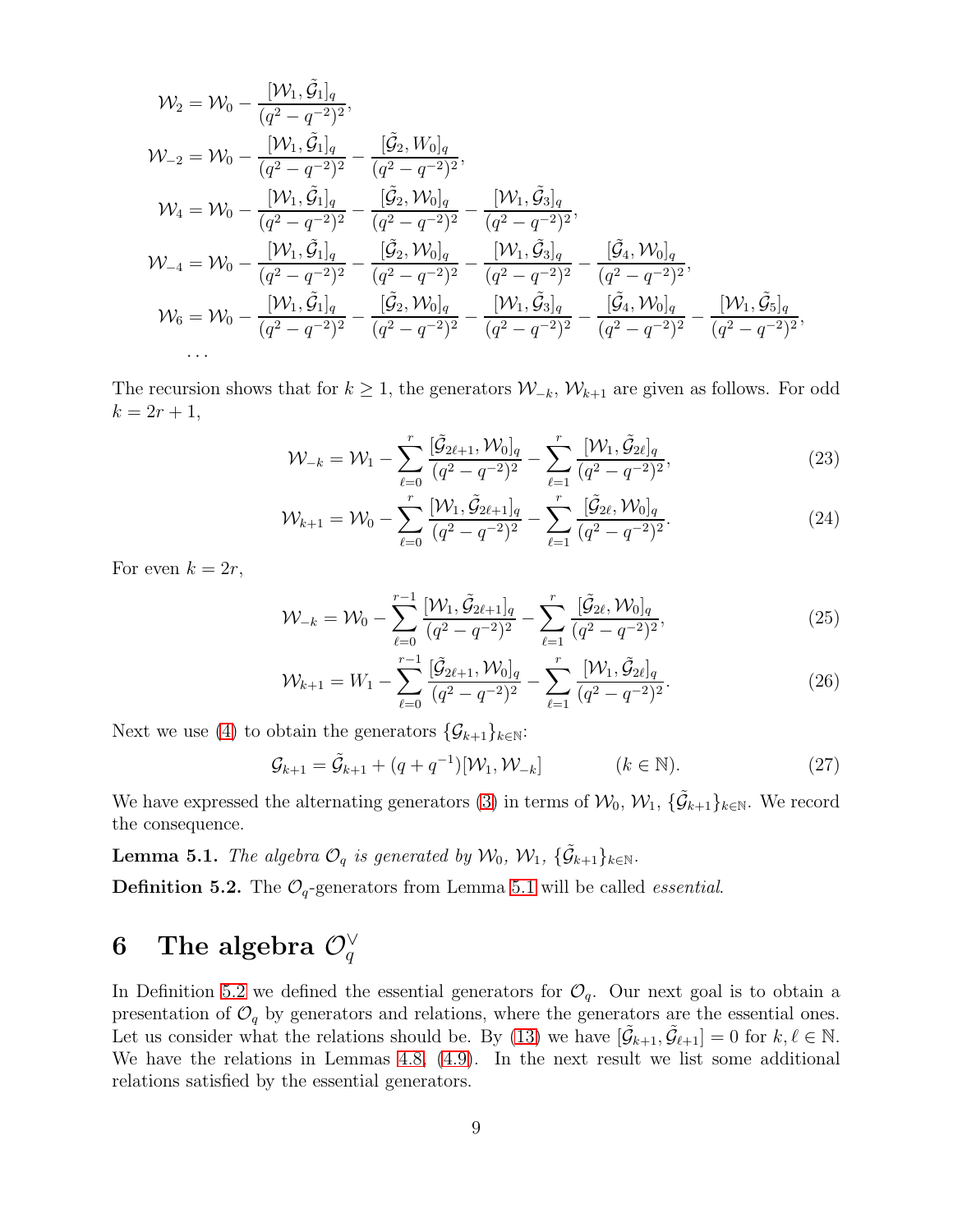<span id="page-9-4"></span>**Lemma 6.1.** For the algebra  $\mathcal{O}_q$  the following relations hold for  $k \geq 1$ :

<span id="page-9-0"></span>
$$
[\tilde{\mathcal{G}}_{k+1}, \mathcal{W}_0] = \frac{[\mathcal{W}_0, [\mathcal{W}_0, [\mathcal{W}_1, \tilde{\mathcal{G}}_k]_q]_q]}{(q^2 - q^{-2})^2},\tag{28}
$$

$$
[\mathcal{W}_1, \tilde{\mathcal{G}}_{k+1}] = \frac{[[[\tilde{\mathcal{G}}_k, \mathcal{W}_0]_q, \mathcal{W}_1]_q, \mathcal{W}_1]}{(q^2 - q^{-2})^2}.
$$
\n(29)

*Proof.* We first obtain [\(28\)](#page-9-0). Eliminate  $\mathcal{G}_{k+1}$  in [\(5\)](#page-5-5) using [\(4\)](#page-5-4) to obtain

<span id="page-9-2"></span><span id="page-9-1"></span>
$$
[\mathcal{W}_0, \tilde{\mathcal{G}}_{k+1}] = [\mathcal{W}_0, [\mathcal{W}_0, \mathcal{W}_{k+1}]_q].
$$
\n(30)

Now use in order  $(30)$ ,  $(7)$ ,  $(6)$  to obtain

$$
\begin{aligned} [\mathcal{W}_0, \tilde{\mathcal{G}}_{k+1}] &= [\mathcal{W}_0, [\mathcal{W}_0, \mathcal{W}_{k+1}]_q] \\ &= [\mathcal{W}_0, [\mathcal{W}_0, \mathcal{W}_{k+1}]]_q \\ &= [\mathcal{W}_0, [\mathcal{W}_0, \mathcal{W}_{k+1} - \mathcal{W}_{1-k}]]_q \\ &= \rho^{-1} [\mathcal{W}_0, [\mathcal{W}_0, [\mathcal{W}_1, \tilde{\mathcal{G}}_k]_q]]_q \\ &= \rho^{-1} [\mathcal{W}_0, [\mathcal{W}_0, [\mathcal{W}_1, \tilde{\mathcal{G}}_k]_q]_q] \end{aligned}
$$

which implies [\(28\)](#page-9-0). To obtain [\(29\)](#page-9-2), apply the antiautomorphism  $\tau$  to each side of (28).  $\Box$ 

We just identified some relations that are satisfied by the essential generators of  $\mathcal{O}_q$ . We now define an algebra  $\mathcal{O}_q^{\vee}$  by generators and relations, using the essential generators and the relations we identified.

<span id="page-9-3"></span>**Definition 6.2.** Define the algebra  $\mathcal{O}_q^{\vee}$  by generators  $\mathcal{W}_0$ ,  $\mathcal{W}_1$ ,  $\{\tilde{\mathcal{G}}_{k+1}\}_{k\in\mathbb{N}}$  and relations

(i) 
$$
[\mathcal{W}_0, [\mathcal{W}_0, [\mathcal{W}_0, \mathcal{W}_1]_q]_{q^{-1}}] = (q^2 - q^{-2})^2 [\mathcal{W}_1, \mathcal{W}_0];
$$

- (ii)  $[\mathcal{W}_1, [\mathcal{W}_1, [\mathcal{W}_1, \mathcal{W}_0]_q]_{q^{-1}}] = (q^2 q^{-2})^2 [\mathcal{W}_0, \mathcal{W}_1];$
- (iii)  $[\mathcal{W}_0, \tilde{\mathcal{G}}_1] = [\mathcal{W}_0, [\mathcal{W}_0, \mathcal{W}_1]_q];$
- (iv)  $[\tilde{G}_1, \mathcal{W}_1] = [[\mathcal{W}_0, \mathcal{W}_1]_q, \mathcal{W}_1];$
- (v) for  $k \geq 1$ ,

$$
[\tilde{\mathcal{G}}_{k+1}, \mathcal{W}_0] = \frac{[\mathcal{W}_0, [\mathcal{W}_0, [\mathcal{W}_1, \tilde{\mathcal{G}}_k]_q]_q]}{(q^2 - q^{-2})^2};
$$

(vi) for  $k \geq 1$ ,

$$
[{\cal W}_{1},\tilde{{\cal G}}_{k+1}]=\frac{[[[\tilde{{\cal G}}_{k},{\cal W}_{0}]_{q},{\cal W}_{1}]_{q},{\cal W}_{1}]}{(q^{2}-q^{-2})^{2}};
$$

(vii) for  $k, \ell \in \mathbb{N}$ ,

$$
[\tilde{\mathcal{G}}_{k+1}, \tilde{\mathcal{G}}_{\ell+1}] = 0.
$$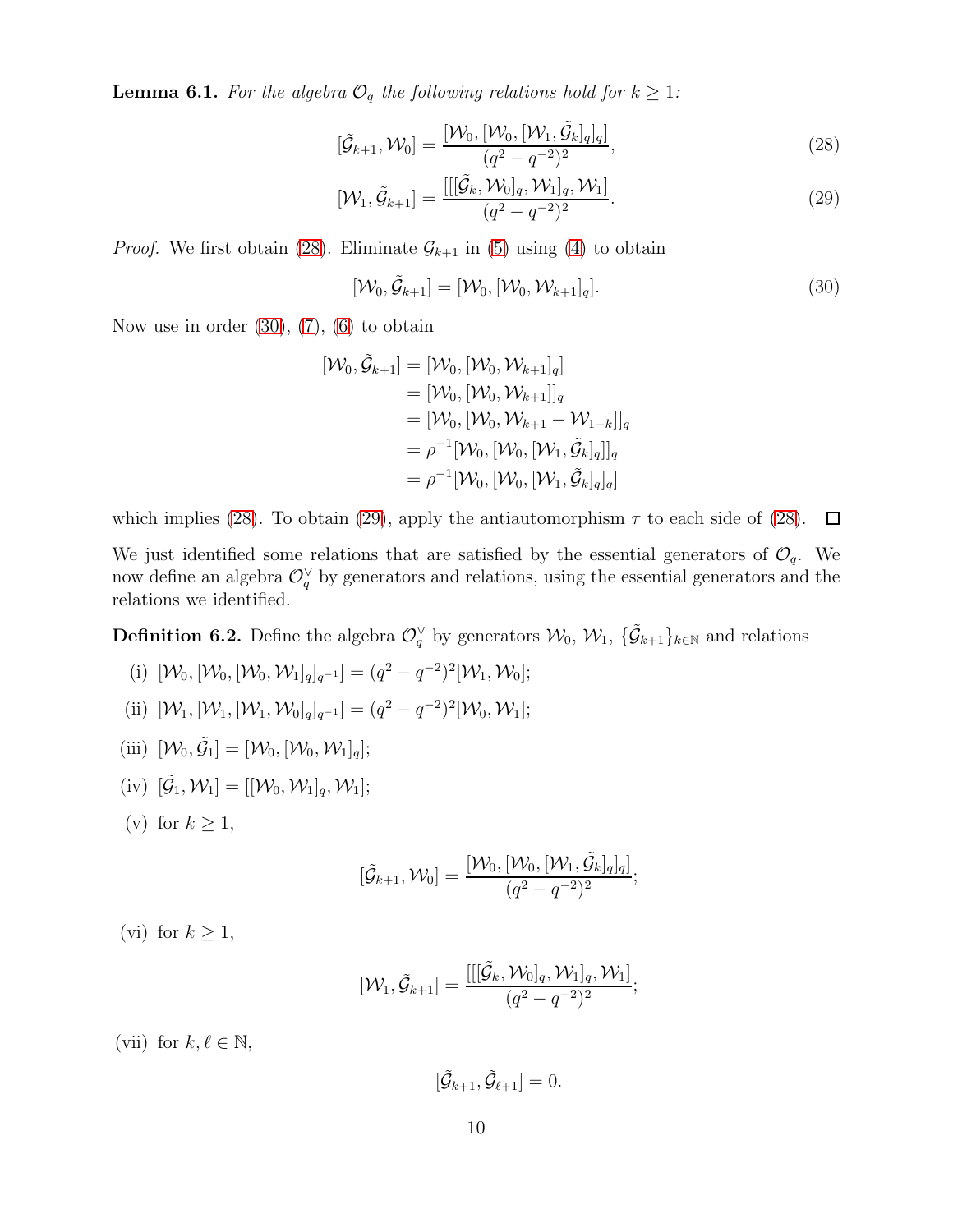The  $\mathcal{O}_q^{\vee}$ -generators  $\mathcal{W}_0$ ,  $\mathcal{W}_1$ ,  $\{\tilde{\mathcal{G}}_{k+1}\}_{k\in\mathbb{N}}$  are called *essential*.

**Remark 6.3.** Referring to Definition [6.2,](#page-9-3) the relation (iii) (resp. (iv)) is obtained from relation (v) (resp. (vi)) by setting  $k = 0$  and using [\(15\)](#page-5-9).

<span id="page-10-0"></span>**Lemma 6.4.** There exists an algebra homomorphism  $\natural : \mathcal{O}_q^{\vee} \to \mathcal{O}_q$  that sends

 $\mathcal{W}_0 \mapsto \mathcal{W}_0, \qquad \mathcal{W}_1 \mapsto \mathcal{W}_1, \qquad \tilde{\mathcal{G}}_{k+1} \mapsto \tilde{\mathcal{G}}_{k+1}, \qquad k \in \mathbb{N}.$ 

Moreover,  $\natural$  is surjective.

*Proof.* The algebra homomorphism  $\sharp$  exists because the essential  $\mathcal{O}_q$ -generators satisfy the defining relations for  $\mathcal{O}_q^{\vee}$ . The map  $\natural$  is surjective by Lemma [5.1.](#page-8-0)  $\Box$ 

We are going to prove that  $\natural$  is bijective. The proof will be completed in Theorem [10.7.](#page-15-0) In the next three sections we describe a filtration of  $\mathcal{O}_q$  and a filtration of  $\mathcal{O}_q^{\vee}$  that will help us complete the proof.

### 7 A filtration of  $\mathcal{O}_q$

Recall the filtration concept from Definition [2.3.](#page-3-0) In this section, we describe a filtration of  $\mathcal{O}_q$  that will help us prove that the map  $\natural$  from Lemma [6.4](#page-10-0) is bijective.

<span id="page-10-3"></span>**Definition 7.1.** To each alternating  $\mathcal{O}_q$ -generator we assign a degree, as follows. For  $k \in \mathbb{N}$ ,

$$
\begin{array}{c|ccccc}\nu & \mathcal{G}_{k+1} & \mathcal{W}_{-k} & \mathcal{W}_{k+1} & \tilde{\mathcal{G}}_{k+1} \\
\hline \deg(u) & 2k+2 & 2k+1 & 2k+1 & 2k+2\n\end{array}
$$

<span id="page-10-1"></span>**Definition 7.2.** For notational convenience, abbreviate  $\mathcal{O} = \mathcal{O}_q$ . For  $d \in \mathbb{N}$  let  $\mathcal{O}_d$  denote the subspace of  $\mathcal O$  spanned by the products  $a_1a_2\cdots a_n$  of alternating generators such that  $n \in \mathbb{N}$  and  $\sum_{i=1}^n \deg(a_i) \leq d$ .

Using Definition [7.2](#page-10-1) we routinely obtain (i)  $\mathcal{O}_0 = \mathbb{F}1$ ; (ii)  $\mathcal{O}_{d-1} \subseteq \mathcal{O}_d$  for  $d \geq 1$ ; (iii)  $\mathcal{O} = \bigcup_{d \in \mathbb{N}} \mathcal{O}_d$ ; (iv)  $\mathcal{O}_r \mathcal{O}_s \subseteq \mathcal{O}_{r+s}$  for  $r, s \in \mathbb{N}$ . By these comments and Definition [2.3](#page-3-0) the sequence  $\{\mathcal{O}_d\}_{d\in\mathbb{N}}$  is a filtration of  $\mathcal{O}_q$ .

Note 7.3. In [\[36,](#page-24-11) Section 7] the filtration  $\{\mathcal{O}_d\}_{d\in\mathbb{N}}$  is denoted  $\{B_d\}_{d\in\mathbb{N}}$ .

<span id="page-10-4"></span>**Lemma 7.4.** For the algebra  $\mathcal{O}_q$  the following (i), (ii) hold:

- (i) the subspace  $\mathcal{O}_1$  has basis  $1, \mathcal{W}_0, \mathcal{W}_1$ ;
- (ii) for  $d \geq 2$  we have

<span id="page-10-2"></span>
$$
\mathcal{O}_d = E_d + \mathcal{O}_{d-1} + \sum_{k=1}^{d-1} \text{Span}(\mathcal{O}_k \mathcal{O}_{d-k}),\tag{31}
$$

where  $E_d = 0$  if d is odd and  $E_d = \mathbb{F}\tilde{\mathcal{G}}_n$  if  $d = 2n$  is even.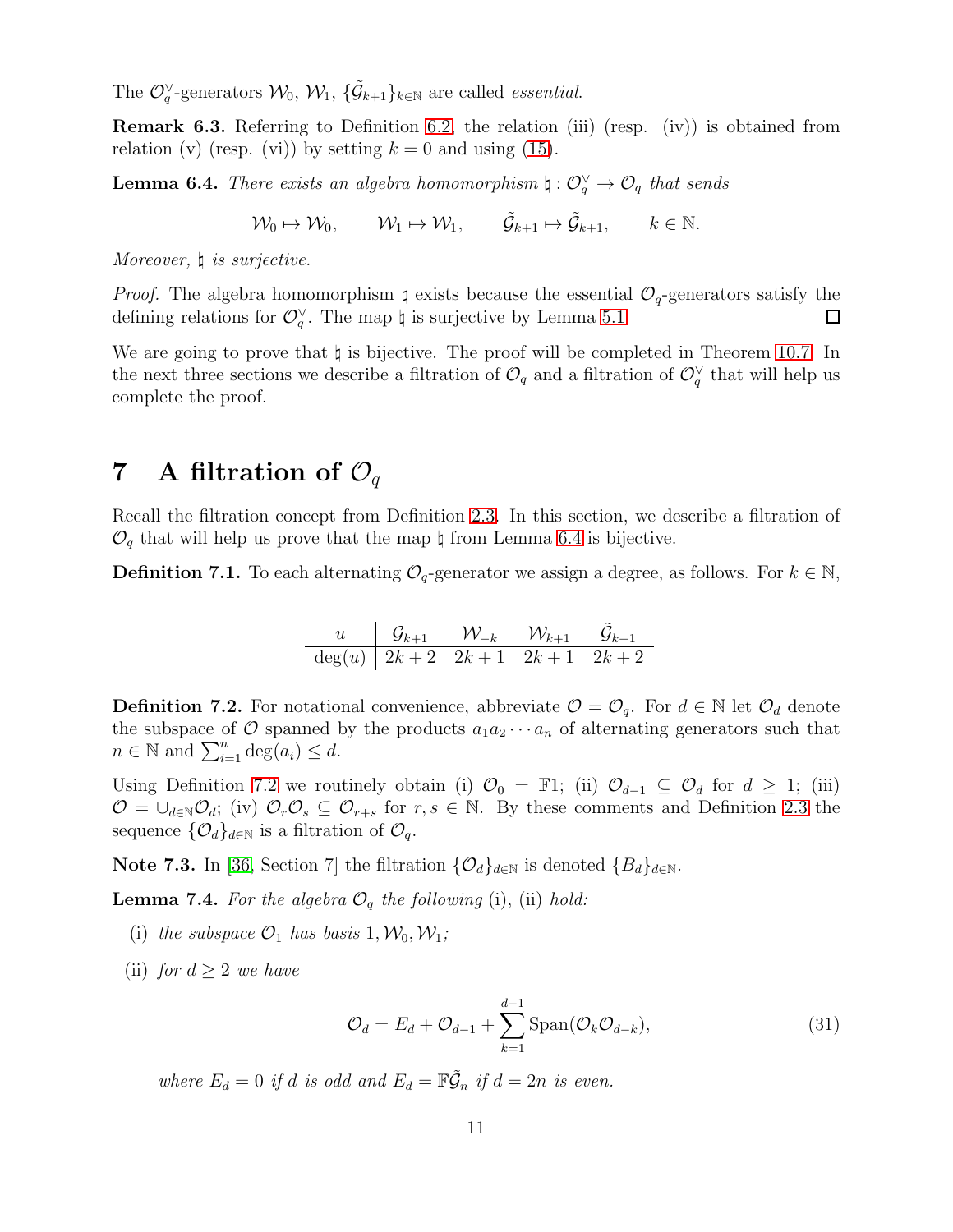*Proof.* (i) The elements  $W_0, W_1$  are the unique alternating generators of degree 1. The elements  $1, \mathcal{W}_0, \mathcal{W}_1$  are linearly independent by Proposition [4.3.](#page-5-10)

(ii) Let  $\mathcal{O}'_d$  denote the vector space on the right in [\(31\)](#page-10-2). We show that  $\mathcal{O}_d = \mathcal{O}'_d$ . We have  $\mathcal{O}_d \supseteq \mathcal{O}'_d$  by Definition [7.1](#page-10-3) and the comments below Definition [7.2.](#page-10-1) Next we show that  $\mathcal{O}_d \subseteq \mathcal{O}'_d$ . The vector space  $\mathcal{O}_d$  is spanned by the products  $a_1 a_2 \cdots a_r$  of alternating generators such that  $r \in \mathbb{N}$  and  $\sum_{i=1}^r \deg(a_i) \leq d$ . Let  $w = a_1 a_2 \cdots a_r$  denote such a product. We show that  $w \in \mathcal{O}'_d$ . We may assume that  $\sum_{i=1}^r \deg(a_i) = d$ ; otherwise  $w \in \mathcal{O}_{d-1} \subseteq \mathcal{O}'_d$ . Assume for the moment that  $r \geq 2$ . Write  $w = w_1w_2$  with  $w_1 = a_1$  and  $w_2 = a_2 \cdots a_r$ . Let k denote the degree of  $a_1$ . By construction  $1 \leq k \leq d-1$ . Also by construction  $w_1 \in \mathcal{O}_k$  and  $w_2 \in \mathcal{O}_{d-k}$ . By these comments  $w = w_1w_2 \in \mathcal{O}_k\mathcal{O}_{d-k} \subseteq \mathcal{O}'_d$ . Next assume that  $r = 1$ , so  $w = a_1$  and  $deg(a_1) = d$ . Suppose that  $d = 2n + 1$  is odd. Then  $w = W_{-n}$ or  $w = W_{n+1}$ . In either case  $w \in \mathcal{O}_{d-1} + \text{Span}(\mathcal{O}_1 \mathcal{O}_{d-1}) + \text{Span}(\mathcal{O}_{d-1} \mathcal{O}_1) \subseteq \mathcal{O}'_d$  in view of [\(23\)](#page-8-2)–[\(26\)](#page-8-3). Next suppose that  $d = 2n$  is even. Then  $w = \mathcal{G}_n$  or  $w = \tilde{\mathcal{G}}_n$ . In the first case  $w \in E_d + \text{Span}(\mathcal{O}_1 \mathcal{O}_{d-1}) + \text{Span}(\mathcal{O}_{d-1} \mathcal{O}_1) \subseteq \mathcal{O}'_d$  in view of [\(27\)](#page-8-4). In the second case  $w \in E_d \subseteq \mathcal{O}'_d$ . We have shown that  $\mathcal{O}_d \subseteq \mathcal{O}'_d$ . By the above comments  $\mathcal{O}_d = \mathcal{O}'_d$ .  $\Box$ 

## 8 A filtration of  $\mathcal{O}_q$ , cont.

In the previous section we described a filtration of  $\mathcal{O}_q$ . In this section we consider the filtration from another point of view.

In [\[36,](#page-24-11) Theorem 9.14] we gave an algebra isomorphism  $\phi: O_q \otimes \mathbb{F}[z_1, z_2, \ldots] \to \mathcal{O}_q$ . The isomorphism is described as follows. In [\[36,](#page-24-11) Proposition 8.12, Lemma 8.16] we displayed some elements  $\{\mathcal{Z}_n\}_{n=1}^{\infty}$  in the center of  $\mathcal{O}_q$ . The map  $\phi$  sends

<span id="page-11-0"></span>
$$
W_0 \otimes 1 \mapsto \mathcal{W}_0, \qquad W_1 \otimes 1 \mapsto \mathcal{W}_1, \qquad 1 \otimes z_n \mapsto \mathcal{Z}_n, \qquad n \ge 1. \tag{32}
$$

Recall the filtration  $\{\mathcal{O}_d\}_{d\in\mathbb{N}}$  of  $\mathcal{O}_q$  from below Definition [7.2.](#page-10-1) Our next goal is to describe  $\phi^{-1}(\mathcal{O}_d)$  for  $d \in \mathbb{N}$ . In this description, we will use a filtration of  $O_q$  and a grading of  $\mathbb{F}[z_1, z_2, \ldots].$ 

We recall from [\[28,](#page-24-16) Section 4] a filtration of  $O_q$ . For notational convenience abbreviate  $O = O_q$ . For  $d \in \mathbb{N}$  let  $O_d$  denote the subspace of O spanned by the products  $g_1g_2\cdots g_n$  such that  $0 \le n \le d$  and  $g_i$  is among  $W_0, W_1$  for  $1 \le i \le n$ . We routinely obtain (i)  $O_0 = \mathbb{F}1$ ; (ii)  $O_{d-1} \subseteq O_d$  for  $d \geq 1$ ; (iii)  $O = \bigcup_{d \in \mathbb{N}} O_d$ ; (iv)  $O_r O_s \subseteq O_{r+s}$  for  $r, s \in \mathbb{N}$ . By these comments and Definition [2.3](#page-3-0) the sequence  $\{O_d\}_{d\in\mathbb{N}}$  is a filtration of  $O_q$ .

Next consider the algebra  $\mathbb{F}[z_1, z_2, \ldots]$ . First we describe a basis for the vector space  $\mathbb{F}[z_1, z_2, \ldots]$ . For  $n \in \mathbb{N}$ , a partition of n is a sequence  $\lambda = {\lambda_i}_{i=1}^{\infty}$  of natural numbers such that  $\lambda_i \geq \lambda_{i+1}$  for  $i \geq 1$  and  $n = \sum_{i=1}^{\infty} \lambda_i$ . Let the set  $\Lambda_n$  consist of the partitions of n. Define  $\Lambda = \bigcup_{n \in \mathbb{N}} \Lambda_n$ . For  $\lambda \in \Lambda$  define  $\overline{z_{\lambda}} = \prod_{i=1}^{\infty} z_{\lambda_i}$ . The elements  $\{z_{\lambda}\}_{\lambda \in \Lambda}$  form a basis for the vector space  $\mathbb{F}[z_1, z_2, \ldots]$ .

Next we construct a grading for the algebra  $\mathbb{F}[z_1, z_2, \ldots]$ . For notational convenience abbreviate  $Z = \mathbb{F}[z_1, z_2, \ldots]$ . For  $n \in \mathbb{N}$  let  $Z_n$  denote the subspace of Z with basis  $\{Z_{\lambda}\}_{\lambda \in \Lambda_n}$ . For example  $Z_0 = \mathbb{F}1$ . The sum  $Z = \sum_{n \in \mathbb{N}} Z_n$  is direct. Moreover  $Z_r Z_s \subseteq Z_{r+s}$  for  $r, s \in \mathbb{N}$ . By these comments and Definition [2.2](#page-3-1) the subspaces  $\{Z_n\}_{n\in\mathbb{N}}$  form a grading of the algebra Z.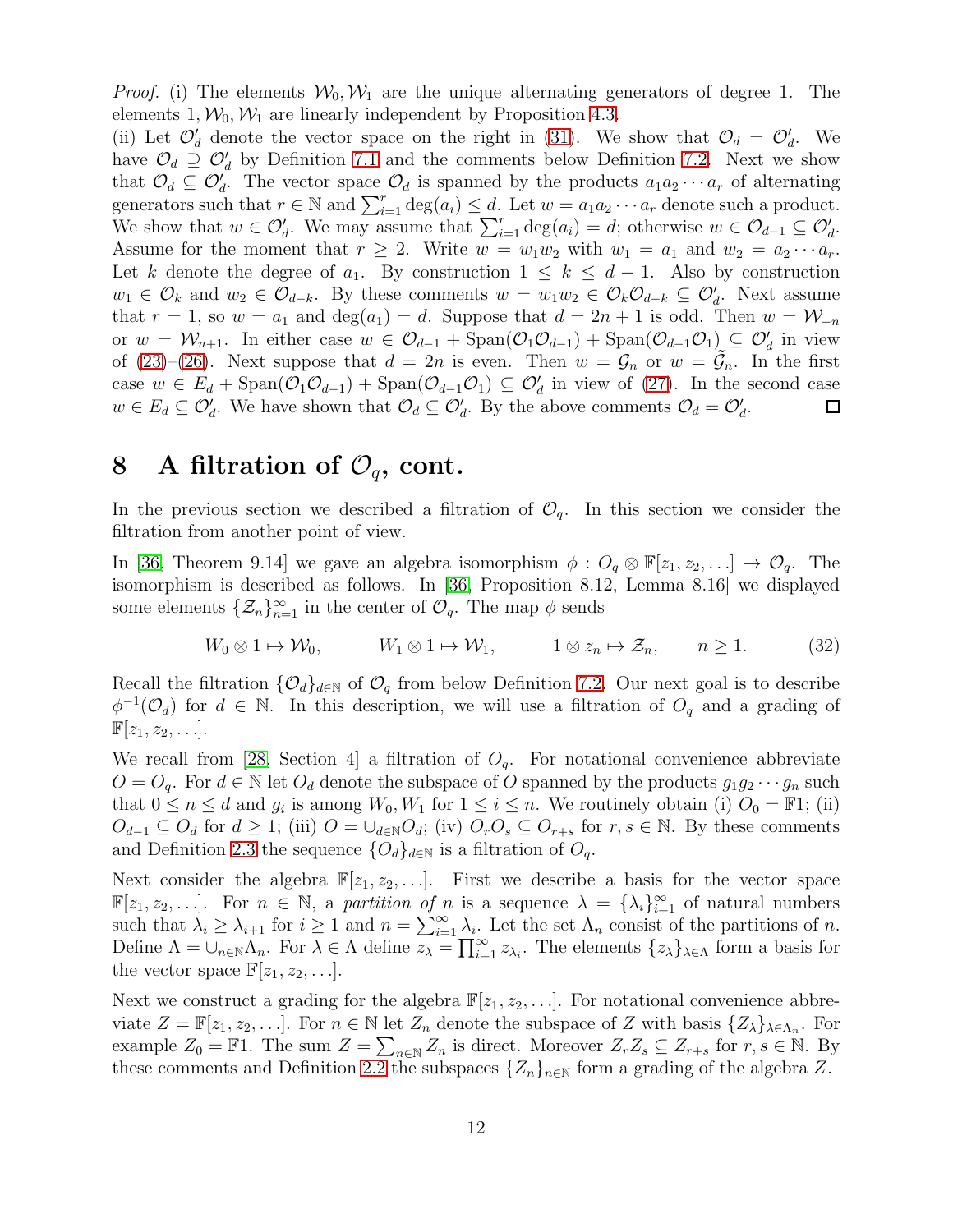<span id="page-12-3"></span>Proposition 8.1. For  $d \in \mathbb{N}$ ,

$$
\phi^{-1}(\mathcal{O}_d) = \sum_{k=0}^{\lfloor d/2 \rfloor} O_{d-2k} \otimes Z_k.
$$
\n(33)

 $\Box$ 

Proof. By [\[36,](#page-24-11) Definition 9.7] and the proof of [\[36,](#page-24-11) Theorem 9.14].

## $9$  A filtration of  $\mathcal{O}^\vee_q$

In the previous two sections, we described a filtration of  $\mathcal{O}_q$  from several points of view. In this section, we describe a filtration of  $\mathcal{O}_q^{\vee}$ .

<span id="page-12-2"></span>**Definition 9.1.** To each essential  $\mathcal{O}_q^{\vee}$ -generator we assign a degree, as follows:

$$
\begin{array}{c|cc}\n u & \mathcal{W}_0 & \mathcal{W}_1 & \tilde{\mathcal{G}}_{k+1} \\
\hline\n\deg(u) & 1 & 1 & 2k+2\n\end{array}
$$

In the above table  $k \in \mathbb{N}$ .

<span id="page-12-0"></span>**Definition 9.2.** For notational convenience, abbreviate  $\mathcal{O}^{\vee} = \mathcal{O}_{q}^{\vee}$ . For  $d \in \mathbb{N}$  let  $\mathcal{O}_{d}^{\vee}$  denote the subspace of  $\mathcal{O}^{\vee}$  spanned by the products  $a_1 a_2 \cdots a_n$  of essential generators such that  $n \in \mathbb{N}$  and  $\sum_{i=1}^n \deg(a_i) \leq d$ .

Using Definition [9.2](#page-12-0) we routinely obtain (i)  $\mathcal{O}_0^{\vee} = \mathbb{F}1$ ; (ii)  $\mathcal{O}_{d-1}^{\vee} \subseteq \mathcal{O}_d^{\vee}$  for  $d \geq 1$ ; (iii)  $\mathcal{O}^{\vee} = \cup_{d \in \mathbb{N}} \mathcal{O}_d^{\vee}$ ; (iv)  $\mathcal{O}_r^{\vee} \mathcal{O}_s^{\vee} \subseteq \mathcal{O}_{r+s}^{\vee}$  for  $r, s \in \mathbb{N}$ . By these comments and Definition [2.3,](#page-3-0) the sequence  $\{ \mathcal{O}_d^{\vee} \}_{d \in \mathbb{N}}$  is a filtration of  $\mathcal{O}_q^{\vee}$ .

The following description of  ${O_d^{\vee}}_{d \in \mathbb{N}}$  is reminiscent of Lemma [7.4.](#page-10-4)

<span id="page-12-4"></span>**Lemma 9.3.** For the algebra  $\mathcal{O}_q^{\vee}$  the following (i), (ii) hold:

- (i) the subspace  $\mathcal{O}_1^{\vee}$  has basis  $1, \mathcal{W}_0, \mathcal{W}_1;$
- (ii) for  $d \geq 2$  we have

<span id="page-12-1"></span>
$$
\mathcal{O}_d^{\vee} = E_d^{\vee} + \mathcal{O}_{d-1}^{\vee} + \sum_{k=1}^{d-1} \text{Span}(\mathcal{O}_k^{\vee} \mathcal{O}_{d-k}^{\vee}),\tag{34}
$$

where 
$$
E_d^{\vee} = 0
$$
 if d is odd and  $E_d^{\vee} = \mathbb{F}\tilde{\mathcal{G}}_n$  if  $d = 2n$  is even.

*Proof.* (i) The elements  $W_0, W_1$  are the unique essential  $\mathcal{O}_q^{\vee}$ -generators of degree 1. The elements 1,  $W_0, W_1$  are linearly independent in  $\mathcal{O}_q^{\vee}$ , because their  $\sharp$ -images in  $\mathcal{O}_q$  are linearly independent by Lemma [7.4\(](#page-10-4)i).

(ii) Let  $\mathcal{O}_d^{\vee\prime}$  denote the vector space on the right in [\(34\)](#page-12-1). We show that  $\mathcal{O}_d^{\vee} = \mathcal{O}_d^{\vee\prime}$ . We have  $\mathcal{O}_d^{\vee} \supseteq \mathcal{O}_d^{\vee}$  by Definition [9.1](#page-12-2) and the comments below Definition [9.2.](#page-12-0) Next we show that  $\mathcal{O}_d^{\vee} \subseteq \mathcal{O}_d^{\vee'}$ . The vector space  $\mathcal{O}_d^{\vee}$  is spanned by the products  $a_1a_2\cdots a_r$  of essential generators such that  $r \in \mathbb{N}$  and  $\sum_{i=1}^r \deg(a_i) \leq d$ . Let  $w = a_1 a_2 \cdots a_r$  denote such a product. We show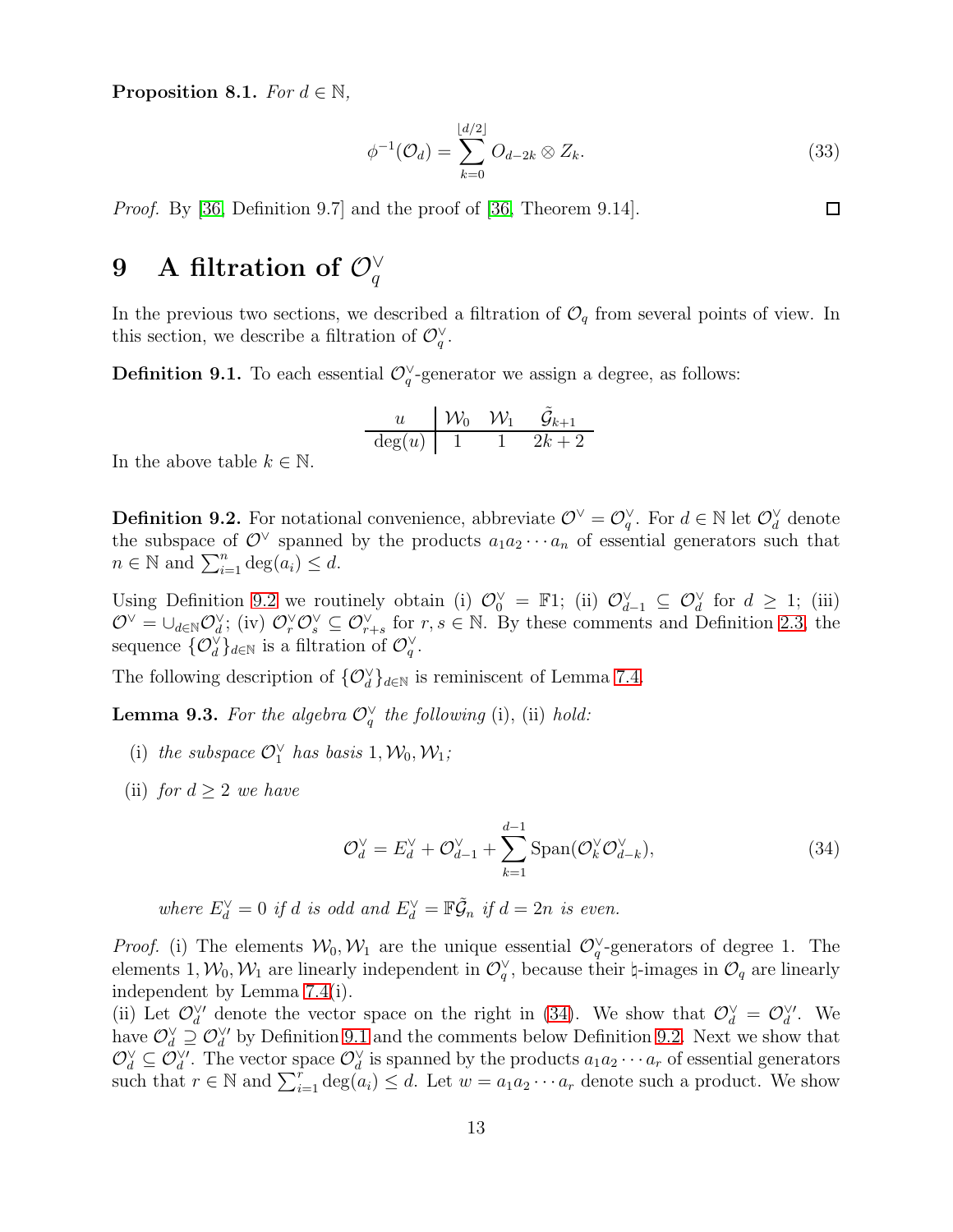that  $w \in \mathcal{O}_d^{\vee}$ . We may assume that  $\sum_{i=1}^r \deg(a_i) = d$ ; otherwise  $w \in \mathcal{O}_{d-1}^{\vee} \subseteq \mathcal{O}_d^{\vee}$ . Assume for the moment that  $r \geq 2$ . Write  $w = w_1w_2$  with  $w_1 = a_1$  and  $w_2 = a_2 \cdots a_r$ . Let k denote the degree of  $a_1$ . By construction  $1 \leq k \leq d-1$ . Also by construction  $w_1 \in \mathcal{O}_k^{\vee}$  and  $w_2 \in \mathcal{O}_{d-k}^{\vee}$ . By these comments  $w = w_1w_2 \in \mathcal{O}_{k}^{\vee}\mathcal{O}_{d-k}^{\vee} \subseteq \mathcal{O}_{d}^{\vee}$ . Next assume that  $r = 1$ , so  $w = a_1$  and  $deg(a_1) = d$ . By assumption  $d \geq 2$ . The generators  $\mathcal{W}_0, \mathcal{W}_1$  have degree 1, so  $d = 2n$  is even and  $w = \tilde{\mathcal{G}}_n$ . Consequently  $w \in E_d^{\vee} \subseteq \mathcal{O}_d^{\vee\prime}$ . We have shown that  $\mathcal{O}_d^{\vee} \subseteq \mathcal{O}_d^{\vee\prime}$ . By the above comments  $\mathcal{O}_d^{\vee} = \mathcal{O}_d^{\vee}$ .  $\Box$ 

The following description of  ${O_d^{\vee}}_{d \in \mathbb{N}}$  is reminiscent of Proposition [8.1.](#page-12-3)

<span id="page-13-2"></span>**Proposition 9.4.** For  $d \in \mathbb{N}$  the subspace  $\mathcal{O}_d^{\vee}$  is spanned by the products  $a_1a_2\cdots a_n$  of essential generators such that both

- (i)  $n \in \mathbb{N}$  and  $\sum_{i=1}^{n} \deg(a_i) \leq d$ ;
- (ii) deg( $a_i$ ) = 1 implies deg( $a_{i-1}$ ) = 1 for  $2 \leq i \leq n$ .

*Proof.* Consider a sequence  $(a_1, a_2, \ldots, a_n)$  of essential generators that satisfies (i). Call n the length of the sequence, and note that  $n \leq d$ . By an inversion for  $(a_1, a_2, \ldots, a_n)$  we mean an ordered pair of integers  $(i, j)$  such that  $1 \leq i \leq j \leq n$  and  $\deg(a_i) \neq 1$  and  $deg(a_i) = 1$ . The sequence  $(a_1, a_2, \ldots, a_n)$  has no inversions if and only if it satisfies (ii). By Definition [9.2,](#page-12-0)  $\mathcal{O}_d^{\vee}$  is spanned by the products  $a_1a_2\cdots a_n$  of essential generators that satisfy (i). Let  $U_d$  denote the span of the products  $a_1a_2\cdots a_n$  of essential generators that satisfy (i), (ii). So  $U_d \subseteq \mathcal{O}_d^{\vee}$ . We show that  $U_d = \mathcal{O}_d^{\vee}$ . To do this, we assume that  $U_d \neq \mathcal{O}_d^{\vee}$  and get a contradiction. By the assumption, there exists a sequence  $(a_1, a_2, \ldots, a_n)$  of essential generators that satisfies (i) and the product  $a_1a_2\cdots a_n$  is not contained in  $U_d$ . Call such a sequence a counterexample (CE). Let  $N$  denote the maximal length of a CE. Let  $M$  denote the minimal number of inversions possessed by a CE of length N. Note that  $M \geq 1$ . There exists a CE  $(a_1, a_2, \ldots, a_N)$  that has exactly M inversions. Since  $(a_1, a_2, \ldots, a_N)$  is a CE, it does not satisfy (ii). So there exists an integer  $i$  ( $2 \le i \le N$ ) such that  $\deg(a_{i-1}) \neq 1$  and  $deg(a_i) = 1$ . Define the products  $x = a_1 a_2 \cdots a_{i-2}$  and  $y = a_{i+1} \cdots a_{N-1} a_N$ . So  $a_1 a_2 \cdots a_N =$  $xa_{i-1}a_iy$ . By construction exists  $k \in \mathbb{N}$  such that  $a_{i-1} = \tilde{G}_{k+1}$ . Also by construction,  $a_i = \mathcal{W}_{\xi}$ where  $\xi \in \{0,1\}$ . We claim that  $x[a_{i-1}, a_i]y \in U_d$ . To prove the claim, we separate the cases  $k \geq 1$  and  $k = 0$ . Until further notice, assume that  $k \geq 1$ . By the form of the relations (v), (vi) in Definition [6.2,](#page-9-3) the commutator  $[a_{i-1}, a_i]$  is a linear combination of

<span id="page-13-1"></span><span id="page-13-0"></span>
$$
\begin{aligned}\n\tilde{\mathcal{G}}_k \mathcal{W}_{1-\xi} \mathcal{W}_\xi \mathcal{W}_\xi, & \mathcal{W}_{1-\xi} \tilde{\mathcal{G}}_k \mathcal{W}_\xi \mathcal{W}_\xi, & \mathcal{W}_\xi \tilde{\mathcal{G}}_k \mathcal{W}_{1-\xi} \mathcal{W}_\xi, \\
\mathcal{W}_\xi \mathcal{W}_{1-\xi} \tilde{\mathcal{G}}_k \mathcal{W}_\xi, & \mathcal{W}_\xi \mathcal{W}_\xi \tilde{\mathcal{G}}_k \mathcal{W}_{1-\xi}, & \mathcal{W}_\xi \mathcal{W}_\xi \mathcal{W}_{1-\xi} \tilde{\mathcal{G}}_k.\n\end{aligned}
$$

Therefore  $x[a_{i-1}, a_i]y$  is a linear combination of

$$
x\tilde{\mathcal{G}}_k \mathcal{W}_{1-\xi} \mathcal{W}_\xi \mathcal{W}_\xi y, \qquad x\mathcal{W}_{1-\xi} \tilde{\mathcal{G}}_k \mathcal{W}_\xi \mathcal{W}_\xi y, \qquad x\mathcal{W}_\xi \tilde{\mathcal{G}}_k \mathcal{W}_{1-\xi} \mathcal{W}_\xi y,\tag{35}
$$

$$
x\mathcal{W}_{\xi}\mathcal{W}_{1-\xi}\tilde{\mathcal{G}}_{k}\mathcal{W}_{\xi}y, \qquad x\mathcal{W}_{\xi}\mathcal{W}_{\xi}\tilde{\mathcal{G}}_{k}\mathcal{W}_{1-\xi}y, \qquad x\mathcal{W}_{\xi}\mathcal{W}_{\xi}\mathcal{W}_{1-\xi}\tilde{\mathcal{G}}_{k}y.
$$
 (36)

Let  $u$  denote the element on the left in  $(35)$ . Note that  $u$  is the product of the terms in the sequence  $(a_1, a_2, \ldots, a_{i-2}, \tilde{\mathcal{G}}_k, \mathcal{W}_{1-\xi}, \mathcal{W}_{\xi}, \mathcal{W}_{\xi}, a_{i+1}, \ldots, a_{N-1}, a_N)$ . This sequence satisfies (i). This sequence has length  $N + 2$ , so is not a CE by the maximality of N. By these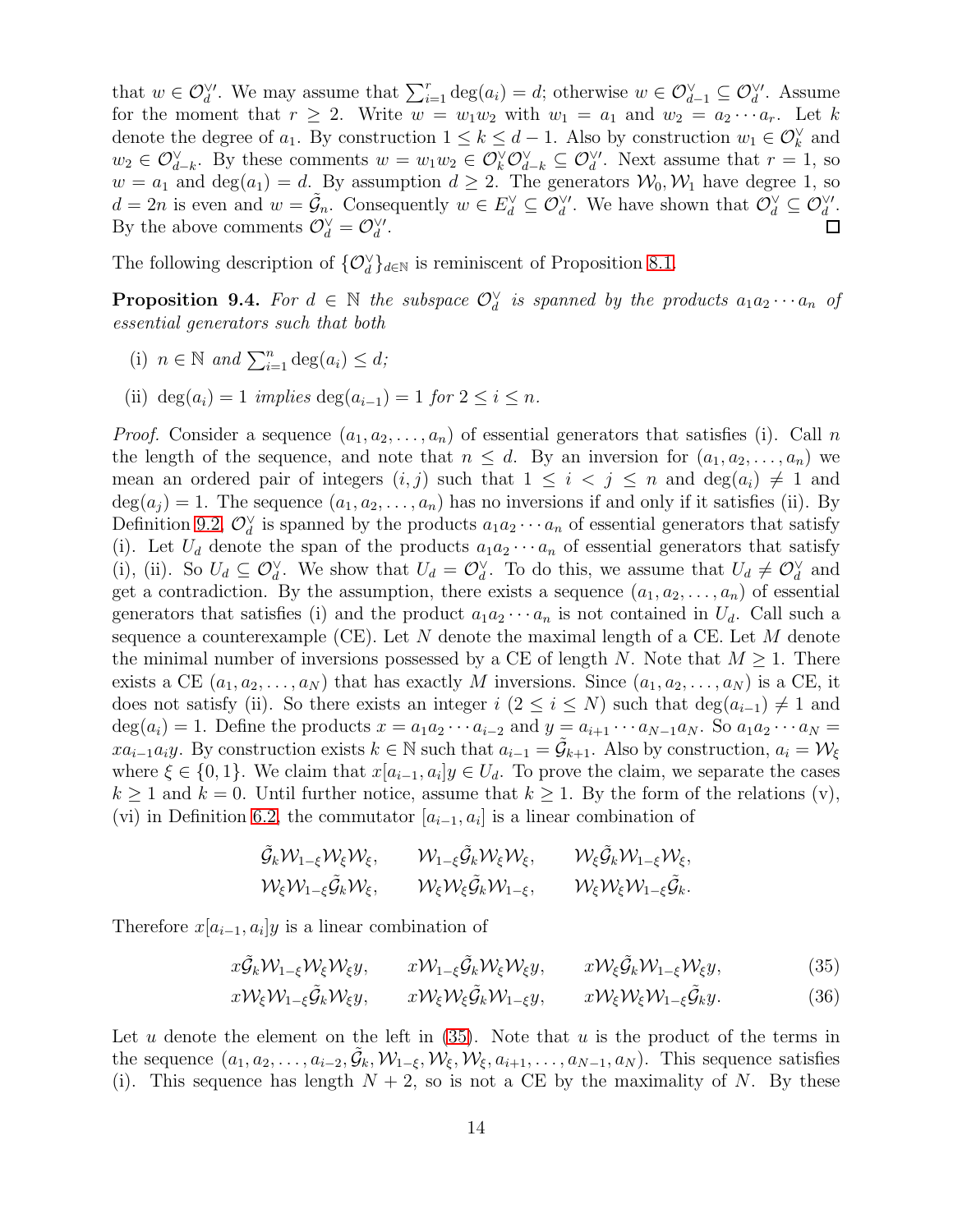comments  $u \in U_d$ . Similarly, each of the other five elements in [\(35\)](#page-13-0), [\(36\)](#page-13-1) is contained in  $U_d$ . Consequently  $x[a_{i-1}, a_i]y \in U_d$ . This proves the claim under the assumption  $k \geq 1$ . Next assume that  $k = 0$ . By the form of the relations (iii), (iv) in Definition [6.2,](#page-9-3) the commutator  $[a_{i-1}, a_i]$  is a linear combination of

<span id="page-14-0"></span>
$$
\mathcal{W}_{1-\xi}\mathcal{W}_{\xi}\mathcal{W}_{\xi}, \qquad \mathcal{W}_{\xi}\mathcal{W}_{1-\xi}\mathcal{W}_{\xi}, \qquad \mathcal{W}_{\xi}\mathcal{W}_{\xi}\mathcal{W}_{1-\xi}.
$$

Therefore  $x[a_{i-1}, a_i]y$  is a linear combination of

$$
xW_{1-\xi}W_{\xi}W_{\xi}y, \qquad xW_{\xi}W_{1-\xi}W_{\xi}y, \qquad xW_{\xi}W_{\xi}W_{1-\xi}y. \tag{37}
$$

Let v denote the element on the left in  $(37)$ . Note that v is the product of the terms in the sequence  $(a_1, a_2, \ldots, a_{i-2}, W_{1-\xi}, W_{\xi}, W_{\xi}, a_{i+1}, \ldots, a_{N-1}, a_N)$ . This sequence satisfies (i). This sequence has length  $N + 1$ , so is not a CE by the maximality of N. By these comments  $v \in U_d$ . Similarly, each of the other two elements in [\(37\)](#page-14-0) is contained in  $U_d$ . Consequently  $x[a_{i-1}, a_i]y \in U_d$ . This proves the claim under the assumption  $k = 0$ . We have now proved the claim. Consider the sequence  $(a_1, a_2, \ldots, a_{i-2}, a_i, a_{i-1}, a_{i+1}, \ldots, a_{N-1}, a_N)$ . This sequence satisfies (i). For this sequence, the product of the terms is equal to  $xa_ia_{i-1}y$ . We have  $xa_ia_{i-1}y \notin U_d$ , because  $xa_{i-1}a_iy \notin U_d$  by construction and  $x[a_{i-1}, a_i]y \in U_d$  by the claim. By these comments, the sequence  $(a_1, a_2, \ldots, a_{i-2}, a_i, a_{i-1}, a_{i+1}, \ldots, a_{N-1}, a_N)$  is a CE. This CE has length  $N$  and  $M-1$  inversions, and this contradicts the minimality of M. The result follows.  $\Box$ 

## $10 \quad \text{How the filtrations of } \mathcal{O}_q \text{ and } \mathcal{O}_q^{\vee} \text{ are related}$

Recall the algebra homomorphism  $\natural : \mathcal{O}_q^{\vee} \to \mathcal{O}_q$  from Lemma [6.4.](#page-10-0) In the previous three sections, we discussed the filtration  $\{O_d\}_{d\in\mathbb{N}}$  of  $O_q$  and the filtration  $\{O_d^{\vee}\}_{d\in\mathbb{N}}$  of  $O_q^{\vee}$ . In this section, we consider how these filtrations are related. We use this relationship to show that ♮ is bijective. We use the bijectivity of ♮ to prove Theorem [1.1](#page-2-0) and Theorem [1.2.](#page-2-1)

<span id="page-14-1"></span>**Lemma 10.1.** We have  $\natural(\mathcal{O}_d^{\vee}) = \mathcal{O}_d$  for  $d \in \mathbb{N}$ .

*Proof.* Our proof is by induction on d. The result holds for  $d = 0$ , since  $\mathcal{O}_0^{\vee} = \mathbb{F}1$  and  $\mathcal{O}_0 = \mathbb{F}1$ . The result holds for  $d = 1$  by Lemmas [7.4\(](#page-10-4)i), [9.3\(](#page-12-4)i). For  $d \geq 2$  we use induction along with [\(31\)](#page-10-2), [\(34\)](#page-12-1) to obtain

$$
\natural(\mathcal{O}_d^{\vee}) = \natural \bigg( E_d^{\vee} + \mathcal{O}_{d-1}^{\vee} + \sum_{k=1}^{d-1} \mathrm{Span}(\mathcal{O}_k^{\vee} \mathcal{O}_{d-k}^{\vee}) \bigg)
$$
  
=  $\natural(E_d^{\vee}) + \natural(\mathcal{O}_{d-1}^{\vee}) + \sum_{k=1}^{d-1} \mathrm{Span}(\natural(\mathcal{O}_k^{\vee})\natural(\mathcal{O}_{d-k}^{\vee}))$   
=  $E_d + \mathcal{O}_{d-1} + \sum_{k=1}^{d-1} \mathrm{Span}(\mathcal{O}_k \mathcal{O}_{d-k})$   
=  $\mathcal{O}_d$ .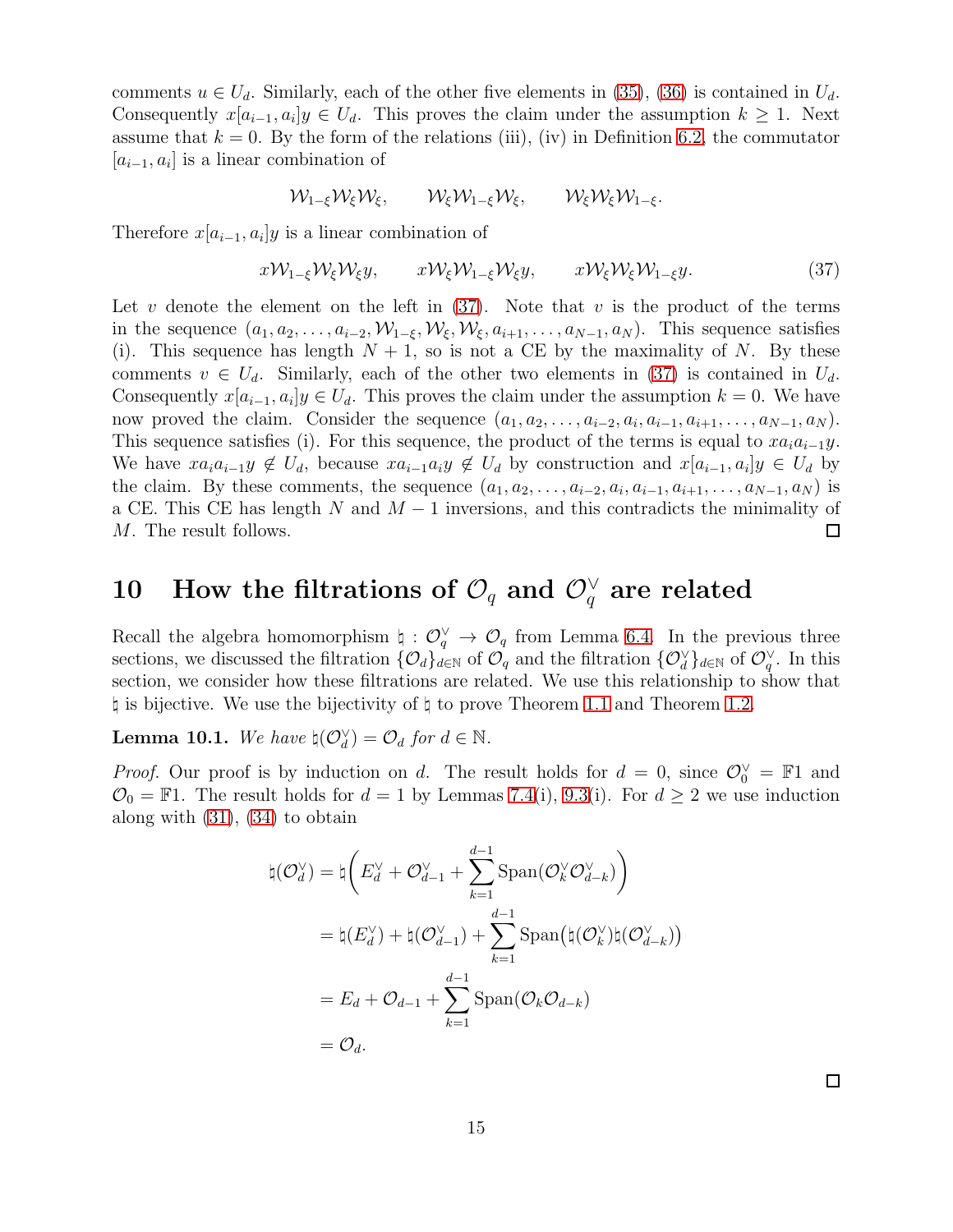We hope to show that  $\natural$  is bijective. This result will follow from Lemma [10.1,](#page-14-1) if we can show that  $\dim(\mathcal{O}_d^{\vee}) = \dim(\mathcal{O}_d)$  for  $d \in \mathbb{N}$ . By Lemma [10.1,](#page-14-1)  $\dim(\mathcal{O}_d^{\vee}) \geq \dim(\mathcal{O}_d)$  for  $d \in \mathbb{N}$ . To show the reverse inequality, we will display an F-linear map  $\mathcal{O}_q \to \mathcal{O}_q^{\vee}$  that sends  $\mathcal{O}_d$  onto  $\mathcal{O}_d^{\vee}$  for  $d \in \mathbb{N}$ . This map is displayed in Proposition [10.5](#page-15-1) below.

<span id="page-15-4"></span>**Lemma 10.2.** There exists an algebra homomorphism  $\flat: O_q \to O_q^{\vee}$  that sends  $W_0 \mapsto W_0$ and  $W_1 \mapsto W_1$ .

*Proof.* In the algebra  $\mathcal{O}_q^{\vee}$  the elements  $\mathcal{W}_0$ ,  $\mathcal{W}_1$  satisfy the q-Dolan/Grady relations, and these are the defining relations for  $O_q$ .  $\Box$ 

<span id="page-15-5"></span>**Lemma 10.3.** There exists an algebra homomorphism  $\sharp : \mathbb{F}[z_1, z_2, \ldots] \to \mathcal{O}_q^{\vee}$  that sends  $z_n \mapsto \tilde{\mathcal{G}}_n$  for  $n \geq 1$ .

Proof. By Definition [6.2\(](#page-9-3)vii).

<span id="page-15-3"></span>**Lemma 10.4.** There exists an  $\mathbb{F}-$ linear map  $\varphi: O_q \otimes \mathbb{F}[z_1, z_2, \ldots] \to O_q^{\vee}$  that sends  $w \otimes z \mapsto$  $\flat(w)\sharp(z)$  for all  $w \in O_q$  and  $z \in \mathbb{F}[z_1, z_2, \ldots]$ .

*Proof.* The map  $\flat \otimes \sharp : O_q \otimes \mathbb{F}[z_1, z_2, \ldots] \to O_q^{\vee} \otimes O_q^{\vee}$  sends  $w \otimes z \mapsto \flat(w) \otimes \sharp(z)$  for all  $w \in O_q$ and  $z \in \mathbb{F}[z_1, z_2, \ldots]$ . The map  $\flat \otimes \sharp$  is an algebra homomorphism, and hence F-linear. The multiplication map mult :  $\mathcal{O}_q^{\vee} \otimes \mathcal{O}_q^{\vee} \to \mathcal{O}_q^{\vee}$  sends  $u \otimes v \mapsto uv$  for all  $u, v \in \mathcal{O}_q^{\vee}$ . This map is F-linear. The composition

$$
\varphi: \quad O_q\otimes \mathbb F[z_1,z_2,\ldots] \; \xrightarrow[\flat\otimes\sharp]{} \; \mathcal O_q^{\vee} \otimes \mathcal O_q^{\vee} \; \xrightarrow[\text{mult}]\;} \; \mathcal O_q^{\vee}
$$

meets the requirements of the lemma statement.

Recall the algebra isomorphism  $\phi: O_q \otimes \mathbb{F}[z_1, z_2, \ldots] \to O_q$  from around [\(32\)](#page-11-0). In Proposition [8.1](#page-12-3) we described  $\phi^{-1}(\mathcal{O}_d)$  for  $d \in \mathbb{N}$ .

<span id="page-15-1"></span>**Proposition 10.5.** We have  $\varphi(\phi^{-1}(\mathcal{O}_d)) = \mathcal{O}_d^{\vee}$  for  $d \in \mathbb{N}$ .

*Proof.* Evaluate  $\varphi(\phi^{-1}(\mathcal{O}_d))$  using Proposition [8.1,](#page-12-3) and compare the result with  $\mathcal{O}_d^{\vee}$  using Proposition [9.4.](#page-13-2)  $\Box$ 

<span id="page-15-2"></span>**Proposition 10.6.** We have  $\dim(\mathcal{O}_d^{\vee}) = \dim(\mathcal{O}_d)$  for  $d \in \mathbb{N}$ .

*Proof.* We have  $\dim(\mathcal{O}_d^{\vee}) \ge \dim(\mathcal{O}_d)$  by Lemma [10.1,](#page-14-1) and  $\dim(\mathcal{O}_d^{\vee}) \le \dim(\mathcal{O}_d)$  by Proposition [10.5.](#page-15-1)  $\Box$ 

<span id="page-15-0"></span>**Theorem 10.7.** The map  $\natural$  is an algebra isomorphism.

*Proof.* By Lemma [6.4](#page-10-0) the map  $\sharp$  is a surjective algebra homomorphism. To show that  $\sharp$  is an isomorphism, it suffices to show that  $\natural$  is injective. Let K denote the kernel of  $\natural$ . For  $d \in \mathbb{N}$ we have  $\natural(\mathcal{O}_d^{\vee}) = \mathcal{O}_d$  by Lemma [10.1,](#page-14-1) so by Proposition [10.6](#page-15-2) the restriction of  $\natural$  to  $\mathcal{O}_d^{\vee}$  gives a bijection  $\mathcal{O}_d^{\vee} \to \mathcal{O}_d$ , so  $\mathcal{O}_d^{\vee} \cap K = 0$ . By this and item (iii) below Definition [9.2,](#page-12-0) we obtain  $K = 0$ . Therefore  $\natural$  is injective. We have shown that  $\natural$  is an algebra isomorphism.  $\Box$ 

*Proof of Theorem [1.1](#page-2-0).* This is a reformulation of Theorem [10.7.](#page-15-0)  $\Box$ 

 $\Box$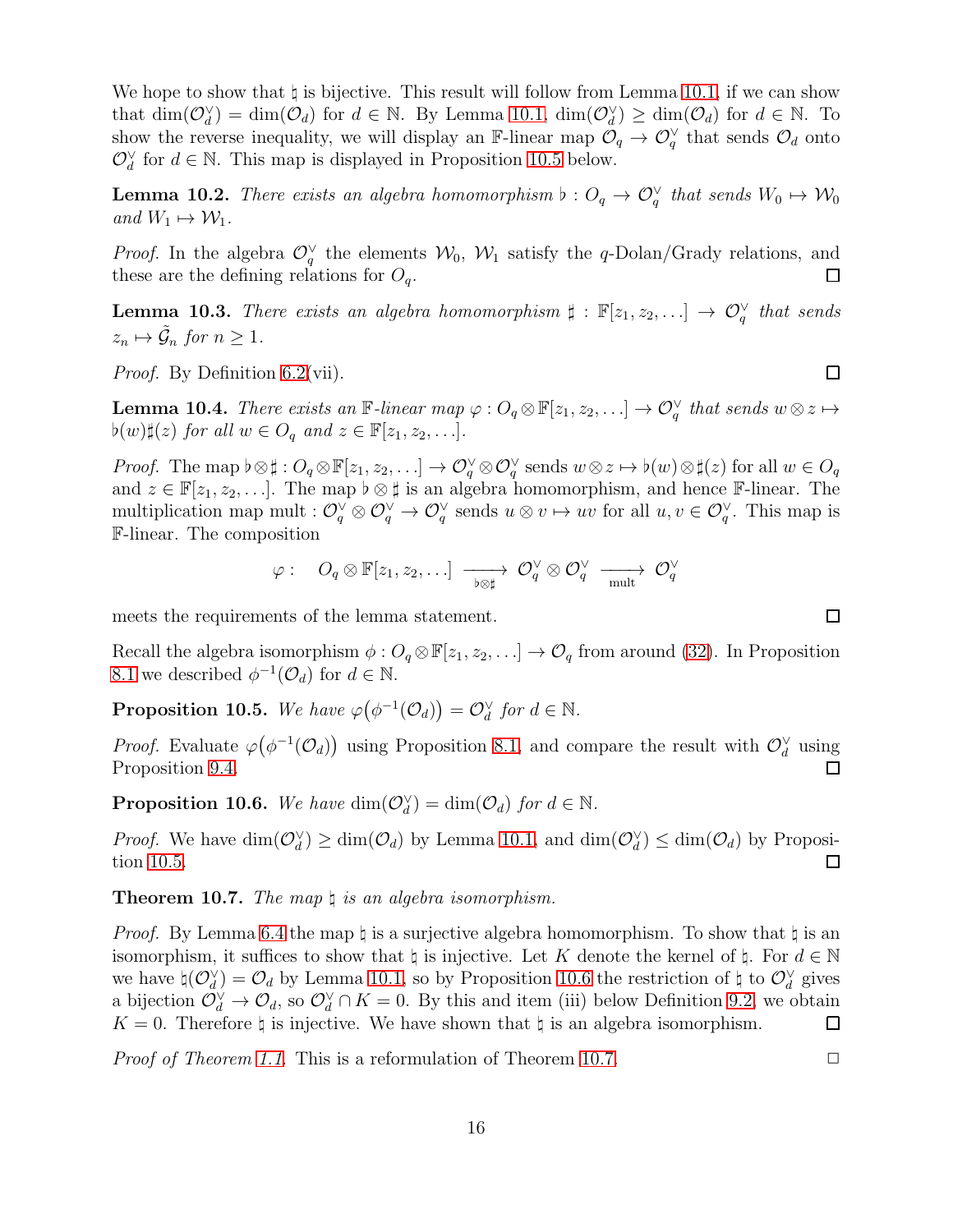**Definition 10.8.** By the *compact presentation* of  $\mathcal{O}_q$  we mean the presentation given in Theorem [1.1.](#page-2-0)

Before proving Theorem [1.2,](#page-2-1) we take a closer look at the map  $\varphi$  from Lemma [10.4.](#page-15-3)

<span id="page-16-0"></span>**Proposition 10.9.** The map  $\varphi$  is an isomorphism of vector spaces.

Proof. Adapting the proof of Theorem [10.7](#page-15-0) and using Propositions [10.5,](#page-15-1) [10.6](#page-15-2) we find that the composition  $\varphi \circ \phi^{-1}$  is an isomorphism of vector spaces. The map  $\phi$  is an algebra isomorphism and hence an isomorphism of vector spaces. The result follows by linear algebra.  $\Box$ 

Proof of Theorem [1.2.](#page-2-1) (i) By Lemma [4.10.](#page-7-0)

(ii), (iii). For notational convenience, we identify  $\mathcal{O}_q^{\vee}$  with  $\mathcal{O}_q$  via the bijection  $\natural$ . From this point of view, we revisit a few previous results. Lemma [10.2](#page-15-4) gives an algebra homomorphism  $\flat: O_q \to \mathcal{O}_q$  that coincides with the homomorphism  $\iota$  from Lemma [4.10.](#page-7-0) Lemma [10.3](#page-15-5) gives an algebra homomorphism  $\sharp : \mathbb{F}[z_1, z_2, \ldots] \to \mathcal{O}_q$  that sends  $z_n \mapsto \tilde{\mathcal{G}}_n$  for  $n \geq 1$ . Lemma [10.4](#page-15-3) gives an F-linear map  $\varphi: O_q \otimes \mathbb{F}[z_1, z_2, \ldots] \to O_q$  that sends  $w \otimes z \mapsto \flat(w)\sharp(z)$  for all  $w \in O_q$ and  $z \in \mathbb{F}[z_1, z_2, \ldots]$ . The map  $\varphi$  is bijective by Proposition [10.9,](#page-16-0) and this implies (ii), (iii). (iv) Apply the antiautomorphism  $\tau$  everywhere in (iii).

We finish this section with a comment. Theorem [1.1](#page-2-0) shows that the relations  $(4)$ – $(14)$  are redundant in the following sense.

**Proposition 10.10.** The relations  $(4)$ – $(14)$  are implied by the relations listed in  $(i)$ – $(iii)$ below:

- $(i)$   $(4)-(6);$  $(4)-(6);$  $(4)-(6);$
- (ii) [\(7\)](#page-5-6) with  $\ell = 0$ ;
- (iii) the equations on the right in [\(13\)](#page-5-8).

*Proof.* Examining the proof Lemmas [4.8,](#page-6-7) [4.9,](#page-6-8) [6.1](#page-9-4) we find that the relations listed in  $(i)$ – $(iii)$ above are the only ones used to obtain the relations  $(i)$ –(vii) in Theorem [1.1.](#page-2-0) The relations  $(i)$ –(vii) in Theorem [1.1](#page-2-0) imply the relations  $(4)$ – $(14)$ , by the meaning of Theorem [1.1.](#page-2-0) The result follows. 口

## 11 The elements  $\{W_{-k}\}_{k\in\mathbb{N}}, \{W_{k+1}\}_{k\in\mathbb{N}}$  revisited

We return our attention to the elements  $\{W_{-k}\}_{k\in\mathbb{N}}$ ,  $\{W_{k+1}\}_{k\in\mathbb{N}}$  in  $\mathcal{O}_q$ . In [\(23\)](#page-8-2)–[\(26\)](#page-8-3) we expressed these elements in terms of the essential generators for  $\mathcal{O}_q$ . In this section, we give two more versions of  $(23)$ – $(26)$  that are motivated by Theorem [1.2\(](#page-2-1)iii),(iv) and also [\[35,](#page-24-14) Proposition 8.4]. These versions are given in Propositions [11.7,](#page-19-0) [11.8](#page-19-1) below. Recall from Theorem [1.2\(](#page-2-1)i) that the q-Onsager algebra  $O_q$  is isomorphic to the subalgebra  $\langle W_0, W_1 \rangle$  of  $\mathcal{O}_q$ . Following Baseilhac and Kolb [\[9\]](#page-23-6) we define some elements in  $\langle \mathcal{W}_0, \mathcal{W}_1 \rangle$ , denoted

<span id="page-16-1"></span>
$$
\{B_{n\delta+\alpha_0}\}_{n=0}^{\infty}, \qquad \{B_{n\delta+\alpha_1}\}_{n=0}^{\infty}, \qquad \{B_{n\delta}\}_{n=1}^{\infty}.
$$
 (38)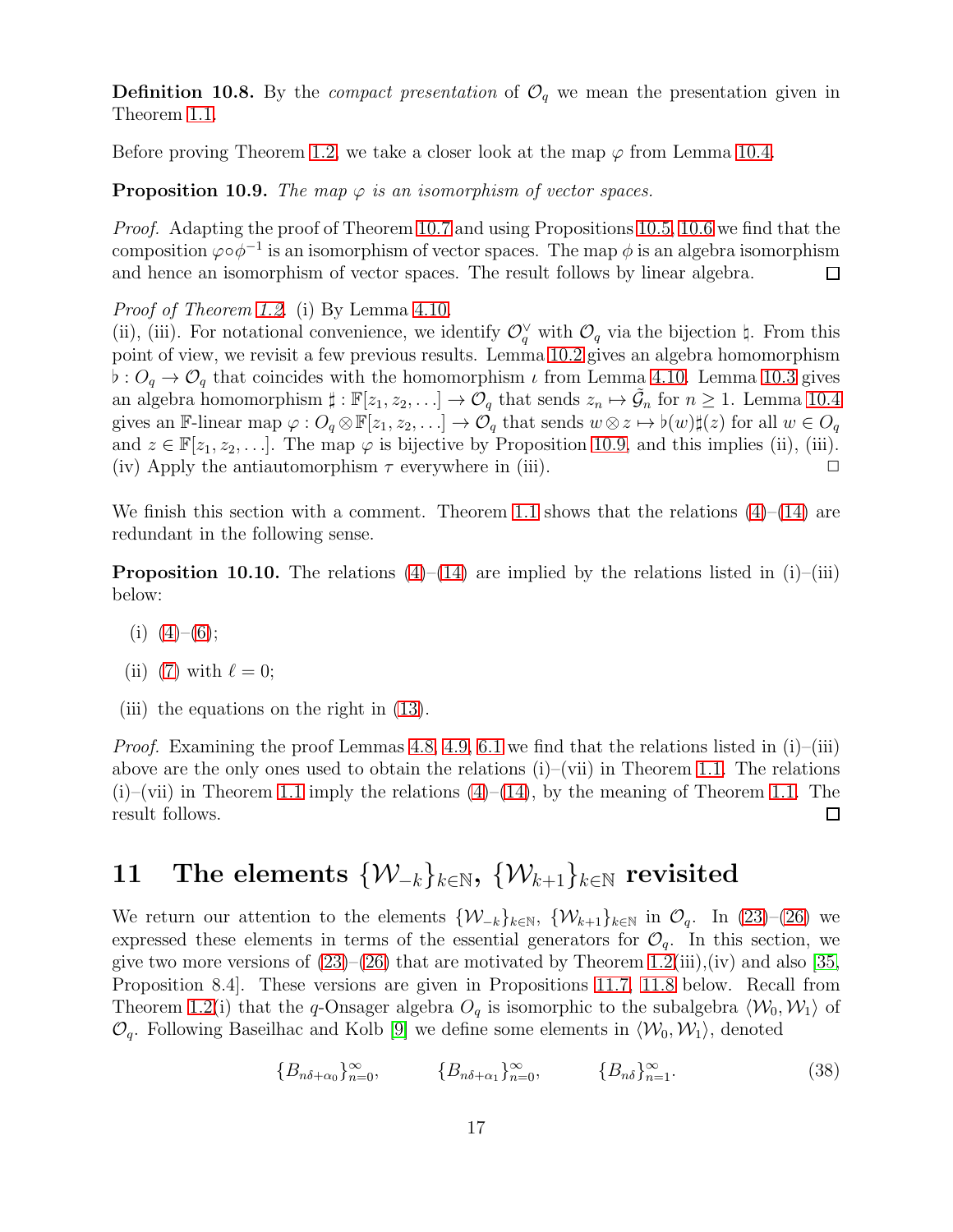These elements are defined recursively as follows. Write  $B_{\delta} = q^{-2}W_1W_0 - W_0W_1$ . We have

<span id="page-17-1"></span>
$$
B_{\alpha_0} = \mathcal{W}_0, \qquad B_{\delta + \alpha_0} = \mathcal{W}_1 + \frac{q[B_\delta, \mathcal{W}_0]}{(q - q^{-1})(q^2 - q^{-2})}, \qquad (39)
$$

<span id="page-17-2"></span>
$$
B_{n\delta+\alpha_0} = B_{(n-2)\delta+\alpha_0} + \frac{q[B_\delta, B_{(n-1)\delta+\alpha_0}]}{(q-q^{-1})(q^2-q^{-2})} \qquad n \ge 2 \qquad (40)
$$

and

<span id="page-17-3"></span>
$$
B_{\alpha_1} = \mathcal{W}_1, \qquad B_{\delta + \alpha_1} = \mathcal{W}_0 - \frac{q[B_\delta, \mathcal{W}_1]}{(q - q^{-1})(q^2 - q^{-2})}, \qquad (41)
$$

<span id="page-17-4"></span>
$$
B_{n\delta + \alpha_1} = B_{(n-2)\delta + \alpha_1} - \frac{q[B_{\delta}, B_{(n-1)\delta + \alpha_1}]}{(q - q^{-1})(q^2 - q^{-2})} \qquad n \ge 2.
$$
 (42)

Moreover for  $n \geq 1$ ,

<span id="page-17-0"></span>
$$
B_{n\delta} = q^{-2}B_{(n-1)\delta + \alpha_1}\mathcal{W}_0 - \mathcal{W}_0B_{(n-1)\delta + \alpha_1} + (q^{-2} - 1)\sum_{\ell=0}^{n-2} B_{\ell\delta + \alpha_1}B_{(n-\ell-2)\delta + \alpha_1}.
$$
 (43)

By [\[9,](#page-23-6) Proposition 5.12] the elements  ${B_{n\delta}}_{n=1}^{\infty}$  mutually commute.

We will not use the following fact, but we mention it for completeness.

**Lemma 11.1.** (See [\[9,](#page-23-6) Theorem 4.5].) Assume that q is transcendental over  $\mathbb{F}$ . Then a PBW basis for  $\langle W_0, W_1 \rangle$  is obtained by the elements [\(38\)](#page-16-1) in any linear order.

The elements  ${B_{n\delta}}_{n=1}^{\infty}$  are defined using the formula [\(43\)](#page-17-0). We mention another formula for  ${B_{n\delta}}_{n=1}^{\infty}$ . According to [\[9,](#page-23-6) Section 5.2] the following holds for  $n \geq 1$ :

<span id="page-17-5"></span>
$$
B_{n\delta} = q^{-2} \mathcal{W}_1 B_{(n-1)\delta + \alpha_0} - B_{(n-1)\delta + \alpha_0} \mathcal{W}_1 + (q^{-2} - 1) \sum_{\ell=0}^{n-2} B_{\ell\delta + \alpha_0} B_{(n-\ell-2)\delta + \alpha_0}.
$$
 (44)

Recall the antiautomorphism  $\tau$  of  $\mathcal{O}_q$ , from Definition [4.7.](#page-6-6)

<span id="page-17-7"></span>**Lemma 11.2.** The antiautomorphism  $\tau$  sends  $B_{n\delta+\alpha_0} \leftrightarrow B_{n\delta+\alpha_1}$  for  $n \in \mathbb{N}$ , and fixes  $B_{n\delta}$ for  $n \geq 1$ .

Proof. The first assertion is verified by comparing [\(39\)](#page-17-1), [\(40\)](#page-17-2) with [\(41\)](#page-17-3), [\(42\)](#page-17-4). The second assertion is verified by comparing [\(43\)](#page-17-0), [\(44\)](#page-17-5).  $\Box$ 

The rest of this section is motivated by [\[35,](#page-24-14) Section 8].

<span id="page-17-6"></span>**Lemma 11.3.** The element  $\tilde{G}_1 + qB_\delta$  is central in  $\mathcal{O}_q$ .

*Proof.* By Theorem [1.1\(](#page-2-0)iii),(iv) the element  $\tilde{G}_1 - [\mathcal{W}_0, \mathcal{W}_1]_q$  commutes with  $\mathcal{W}_0$  and  $\mathcal{W}_1$ . By our discussion of  $\phi$  around [\(32\)](#page-11-0), the algebra  $\mathcal{O}_{q}$  is generated by  $\mathcal{W}_{0}$ ,  $\mathcal{W}_{1}$  together with the center of  $\mathcal{O}_q$ . By these comments, the element  $\tilde{\mathcal{G}}_1 - [\mathcal{W}_0, \mathcal{W}_1]_q$  commutes with everything in  $\mathcal{O}_q$ . By construction  $[\mathcal{W}_0, \mathcal{W}_1]_q = -qB_\delta$ . The result follows.  $\Box$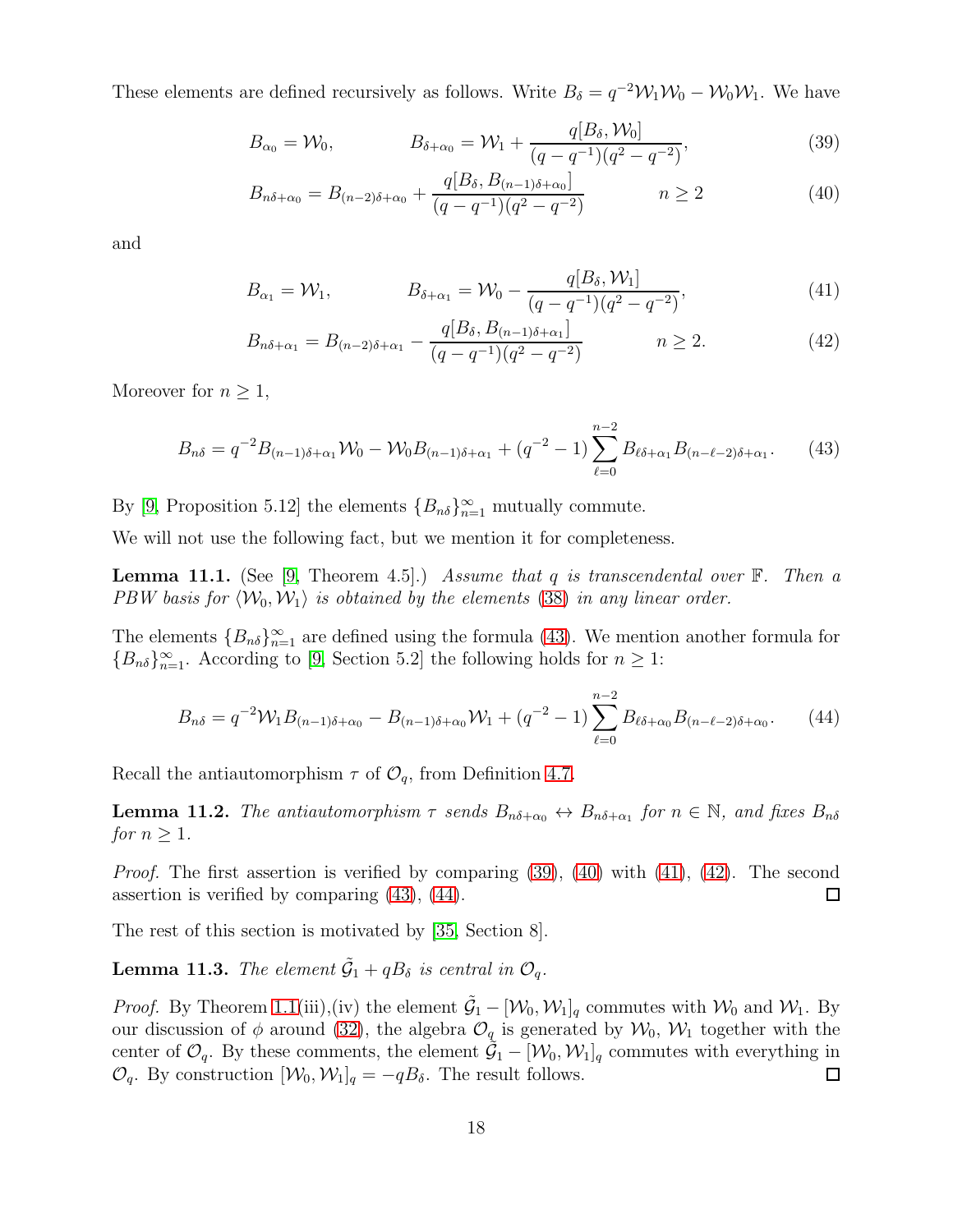<span id="page-18-0"></span>**Lemma 11.4.** For  $k \in \mathbb{N}$  the following hold in  $\mathcal{O}_q$ ;

(i)  $[\tilde{\mathcal{G}}_{k+1}, \mathcal{W}_0]_q = (q - q^{-1}) \mathcal{W}_0 \tilde{\mathcal{G}}_{k+1} - q^2 [B_\delta, \mathcal{W}_{-k}],$ (ii)  $[\mathcal{W}_1, \tilde{\mathcal{G}}_{k+1}]_q = (q - q^{-1}) \mathcal{W}_1 \tilde{\mathcal{G}}_{k+1} + [B_\delta, \mathcal{W}_{k+1}].$ 

Proof. (i) Observe that

$$
[\tilde{\mathcal{G}}_{k+1}, \mathcal{W}_0]_q = (q - q^{-1}) \mathcal{W}_0 \tilde{\mathcal{G}}_{k+1} + q[\tilde{\mathcal{G}}_{k+1}, \mathcal{W}_0].
$$

Setting  $\ell = 0$  in [\(10\)](#page-5-12) and using Lemma [11.3,](#page-17-6)

$$
[\tilde{\mathcal{G}}_{k+1}, \mathcal{W}_0] = [\tilde{\mathcal{G}}_1, \mathcal{W}_{-k}] = -q[B_{\delta}, \mathcal{W}_{-k}].
$$

The result follows.

(ii) Observe that

$$
[\mathcal{W}_1, \tilde{\mathcal{G}}_{k+1}]_q = (q - q^{-1}) \mathcal{W}_1 \tilde{\mathcal{G}}_{k+1} - q^{-1} [\tilde{\mathcal{G}}_{k+1}, \mathcal{W}_1].
$$

Setting  $\ell = 0$  in [\(12\)](#page-5-13) and using Lemma [11.3,](#page-17-6)

$$
[\tilde{\mathcal{G}}_{k+1}, \mathcal{W}_1] = [\tilde{\mathcal{G}}_1, \mathcal{W}_{k+1}] = -q[B_{\delta}, \mathcal{W}_{k+1}].
$$

The result follows.

**Lemma 11.5.** For  $n \geq 1$  the following hold in  $\mathcal{O}_q$ :

$$
\mathcal{W}_{-n} = \mathcal{W}_n - \frac{(q - q^{-1})\mathcal{W}_0 \tilde{\mathcal{G}}_n}{(q^2 - q^{-2})^2} + \frac{q^2 [B_\delta, \mathcal{W}_{1-n}]}{(q^2 - q^{-2})^2};
$$
\n(45)

$$
\mathcal{W}_{n+1} = \mathcal{W}_{1-n} - \frac{(q - q^{-1})\mathcal{W}_1 \tilde{\mathcal{G}}_n}{(q^2 - q^{-2})^2} - \frac{[B_\delta, \mathcal{W}_n]}{(q^2 - q^{-2})^2}.
$$
\n(46)

Proof. Use the equations on the right in [\(5\)](#page-5-5), [\(6\)](#page-5-7) along with Lemma [11.4.](#page-18-0)  $\Box$ We recall some notation from [\[9\]](#page-23-6). For a negative integer  $k$  define

$$
B_{k\delta+\alpha_0} = B_{(-k-1)\delta+\alpha_1}, \qquad B_{k\delta+\alpha_1} = B_{(-k-1)\delta+\alpha_0}.
$$

We have

$$
B_{r\delta+\alpha_0} = B_{s\delta+\alpha_1} \qquad (r, s \in \mathbb{Z}, \quad r+s = -1). \tag{47}
$$

**Lemma 11.6.** For  $n \in \mathbb{Z}$  the following hold in  $\mathcal{O}_q$ :

$$
\frac{q[B_{\delta}, B_{n\delta+\alpha_0}]}{(q-q^{-1})(q^2-q^{-2})} = B_{(n+1)\delta+\alpha_0} - B_{(n-1)\delta+\alpha_0};\tag{48}
$$

$$
\frac{q[B_{\delta}, B_{n\delta+\alpha_1}]}{(q-q^{-1})(q^2-q^{-2})} = B_{(n-1)\delta+\alpha_1} - B_{(n+1)\delta+\alpha_1}.
$$
\n(49)

*Proof.* Use  $(39)–(42)$  $(39)–(42)$  and  $(47)$ .

<span id="page-18-5"></span><span id="page-18-4"></span><span id="page-18-3"></span><span id="page-18-2"></span><span id="page-18-1"></span>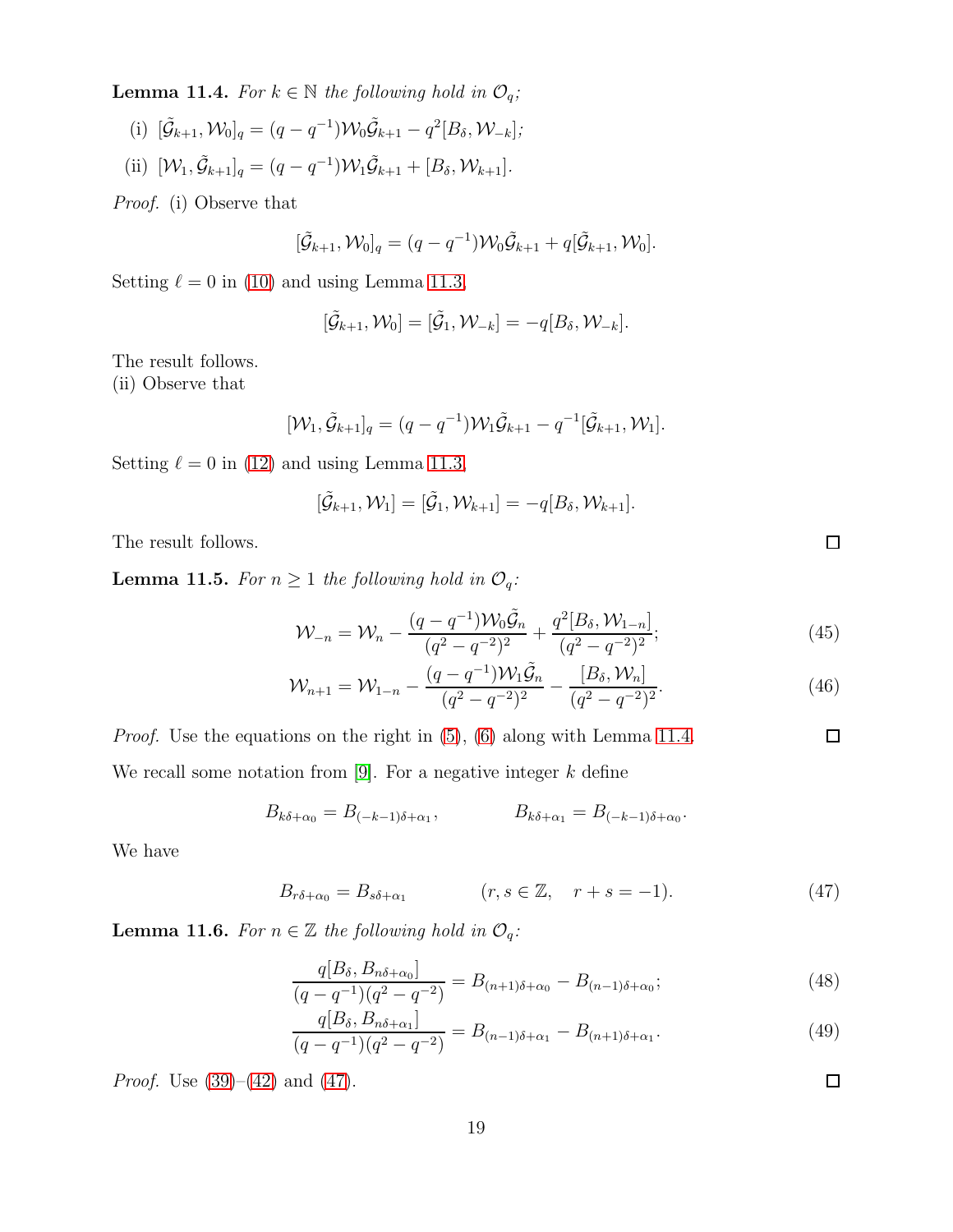<span id="page-19-0"></span>**Proposition 11.7.** For  $n \in \mathbb{N}$  the following hold in  $\mathcal{O}_q$ :

<span id="page-19-3"></span><span id="page-19-2"></span>
$$
\mathcal{W}_{-n} = -(q - q^{-1})^{-1} \sum_{k=0}^{n} \sum_{\ell=0}^{k} \binom{k}{\ell} q^{k-2\ell} [2]_q^{-k-2} B_{(k-2\ell)\delta + \alpha_0} \tilde{\mathcal{G}}_{n-k};\tag{50}
$$

$$
\mathcal{W}_{n+1} = -(q - q^{-1})^{-1} \sum_{k=0}^{n} \sum_{\ell=0}^{k} {k \choose \ell} q^{2\ell-k} [2]_q^{-k-2} B_{(k-2\ell)\delta + \alpha_1} \tilde{\mathcal{G}}_{n-k}.
$$
 (51)

*Proof.* We use induction on n. First assume that  $n = 0$ . Then [\(50\)](#page-19-2), [\(51\)](#page-19-3) hold. Next assume that  $n \geq 1$ . To obtain [\(50\)](#page-19-2), evaluate the right-hand side of [\(45\)](#page-18-2) using induction along with [\(47\)](#page-18-1), [\(48\)](#page-18-3). To obtain [\(51\)](#page-19-3), evaluate the right-hand side of [\(46\)](#page-18-4) using induction along with  $(47), (49).$  $(47), (49).$  $(47), (49).$  $(47), (49).$  $\Box$ 

<span id="page-19-1"></span>**Proposition 11.8.** For  $n \in \mathbb{N}$  the following hold in  $\mathcal{O}_q$ :

<span id="page-19-5"></span><span id="page-19-4"></span>
$$
\mathcal{W}_{-n} = -(q - q^{-1})^{-1} \sum_{k=0}^{n} \sum_{\ell=0}^{k} \binom{k}{\ell} q^{2\ell-k} [2]_q^{-k-2} \tilde{\mathcal{G}}_{n-k} B_{(k-2\ell)\delta + \alpha_0};\tag{52}
$$

$$
\mathcal{W}_{n+1} = -(q - q^{-1})^{-1} \sum_{k=0}^{n} \sum_{\ell=0}^{k} \binom{k}{\ell} q^{k-2\ell} [2]_q^{-k-2} \tilde{\mathcal{G}}_{n-k} B_{(k-2\ell)\delta + \alpha_1}.
$$
 (53)

*Proof.* To get [\(52\)](#page-19-4) (resp. [\(53\)](#page-19-5)), apply the antiautomorphism  $\tau$  to each side of [\(51\)](#page-19-3) (resp. [\(50\)](#page-19-2)) and evaluate the results using Definition [4.7](#page-6-6) and Lemma [11.2.](#page-17-7)  $\Box$ 

#### 12 A variation on the main results

Recall the automorphism  $\sigma$  of  $\mathcal{O}_q$ , from Lemma [4.4.](#page-5-2) In this section we use  $\sigma$  to obtain a variation on Theorems [1.1,](#page-2-0) [1.2](#page-2-1) and Propositions [11.7,](#page-19-0) [11.8.](#page-19-1)

Here is a variation on Theorem [1.1.](#page-2-0)

**Proposition 12.1.** The algebra  $\mathcal{O}_q$  has a presentation by generators  $\mathcal{W}_0$ ,  $\mathcal{W}_1$ ,  $\{\mathcal{G}_{k+1}\}_{k\in\mathbb{N}}$ and relations

(i) 
$$
[\mathcal{W}_0, [\mathcal{W}_0, [\mathcal{W}_0, \mathcal{W}_1]_q]_{q^{-1}}] = (q^2 - q^{-2})^2 [\mathcal{W}_1, \mathcal{W}_0];
$$

- (ii)  $[\mathcal{W}_1, [\mathcal{W}_1, [\mathcal{W}_1, \mathcal{W}_0]_q]_{q^{-1}}] = (q^2 q^{-2})^2 [\mathcal{W}_0, \mathcal{W}_1];$
- (iii)  $[\mathcal{W}_1, \mathcal{G}_1] = [\mathcal{W}_1, [\mathcal{W}_1, \mathcal{W}_0]_q];$
- (iv)  $[\mathcal{G}_1, \mathcal{W}_0] = [[\mathcal{W}_1, \mathcal{W}_0]_a, \mathcal{W}_0]$ ;

(v) for  $k > 1$ ,

$$
[\mathcal{G}_{k+1}, \mathcal{W}_1] = \frac{[\mathcal{W}_1, [\mathcal{W}_1, [\mathcal{W}_0, \mathcal{G}_k]_q]_q]}{(q^2 - q^{-2})^2};
$$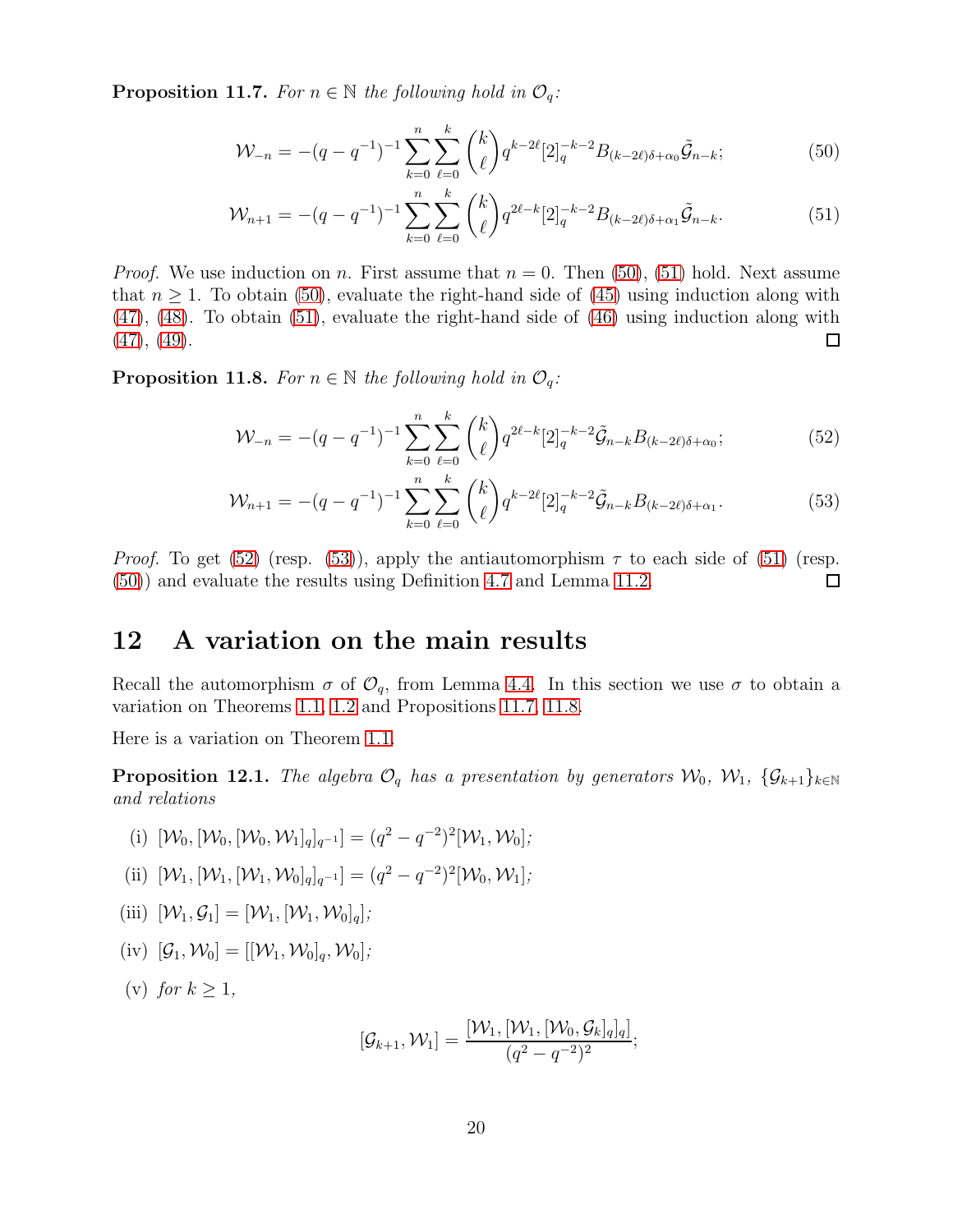(vi) for  $k \geq 1$ ,

$$
[\mathcal{W}_0,\mathcal{G}_{k+1}]=\frac{[[[\mathcal{G}_k,\mathcal{W}_1]_q,\mathcal{W}_0]_q,\mathcal{W}_0]}{(q^2-q^{-2})^2};
$$

(vii) for  $k, \ell \in \mathbb{N}$ ,

$$
[\mathcal{G}_{k+1}, \mathcal{G}_{\ell+1}] = 0.
$$

*Proof.* Apply the automorphism  $\sigma$  everywhere in Theorem [1.1,](#page-2-0) and use Lemma [4.4.](#page-5-2)  $\Box$ 

Next we give a variation on Theorem [1.2.](#page-2-1) Let  $\mathcal G$  denote the subalgebra of  $\mathcal O_q$  generated by  $\{\mathcal{G}_{k+1}\}_{k\in\mathbb{N}}.$ 

**Proposition 12.2.** Theorem [1.2](#page-2-1) remains valid if  $\tilde{G}$  is replaced by  $G$ .

*Proof.* Apply the automorphism  $\sigma$  everywhere in Theorem [1.2,](#page-2-1) and use Lemma [4.4.](#page-5-2)  $\Box$ 

Next we give a variation on Propositions [11.7,](#page-19-0) [11.8.](#page-19-1) For  $n \in \mathbb{N}$  let  $\tilde{B}_{n\delta+\alpha_0}$  (resp.  $\tilde{B}_{n\delta+\alpha_1}$ ) denote the  $\sigma$ -image of  $B_{n\delta+\alpha_0}$  (resp.  $B_{n\delta+\alpha_1}$ ). For  $n \geq 1$  let  $\tilde{B}_{n\delta}$  denote the  $\sigma$ -image of  $B_{n\delta}$ . These elements satisfy the following recursion. We have  $\tilde{B}_\delta = q^{-2} \mathcal{W}_0 \mathcal{W}_1 - \mathcal{W}_1 \mathcal{W}_0$ . We have

$$
\tilde{B}_{\alpha_0} = \mathcal{W}_1, \qquad \qquad \tilde{B}_{\delta + \alpha_0} = \mathcal{W}_0 + \frac{q[\tilde{B}_{\delta}, \mathcal{W}_1]}{(q - q^{-1})(q^2 - q^{-2})}, \n\tilde{B}_{n\delta + \alpha_0} = \tilde{B}_{(n-2)\delta + \alpha_0} + \frac{q[\tilde{B}_{\delta}, \tilde{B}_{(n-1)\delta + \alpha_0}]}{(q - q^{-1})(q^2 - q^{-2})} \qquad n \ge 2
$$

and

$$
\tilde{B}_{\alpha_1} = \mathcal{W}_0, \qquad \qquad \tilde{B}_{\delta + \alpha_1} = \mathcal{W}_1 - \frac{q[\tilde{B}_{\delta}, \mathcal{W}_0]}{(q - q^{-1})(q^2 - q^{-2})}, \n\tilde{B}_{n\delta + \alpha_1} = \tilde{B}_{(n-2)\delta + \alpha_1} - \frac{q[\tilde{B}_{\delta}, \tilde{B}_{(n-1)\delta + \alpha_1}]}{(q - q^{-1})(q^2 - q^{-2})} \qquad n \ge 2.
$$

Moreover for  $n \geq 1$ ,

$$
\tilde{B}_{n\delta} = q^{-2} \tilde{B}_{(n-1)\delta + \alpha_1} \mathcal{W}_1 - \mathcal{W}_1 \tilde{B}_{(n-1)\delta + \alpha_1} + (q^{-2} - 1) \sum_{\ell=0}^{n-2} \tilde{B}_{\ell\delta + \alpha_1} \tilde{B}_{(n-\ell-2)\delta + \alpha_1}
$$
\n
$$
= q^{-2} \mathcal{W}_0 \tilde{B}_{(n-1)\delta + \alpha_0} - \tilde{B}_{(n-1)\delta + \alpha_0} \mathcal{W}_0 + (q^{-2} - 1) \sum_{\ell=0}^{n-2} \tilde{B}_{\ell\delta + \alpha_0} \tilde{B}_{(n-\ell-2)\delta + \alpha_0}.
$$

We emphasize that the elements

 $\{\tilde{B}_{n\delta+\alpha_0}\}_{n=0}^{\infty}$ ,  $\{\tilde{B}_{n\delta+\alpha_1}\}_{n=0}^{\infty}$ ,  $\{\tilde{B}_{n\delta}\}_{n=1}^{\infty}$ 

are contained in  $\langle \mathcal{W}_0, \mathcal{W}_1 \rangle$ .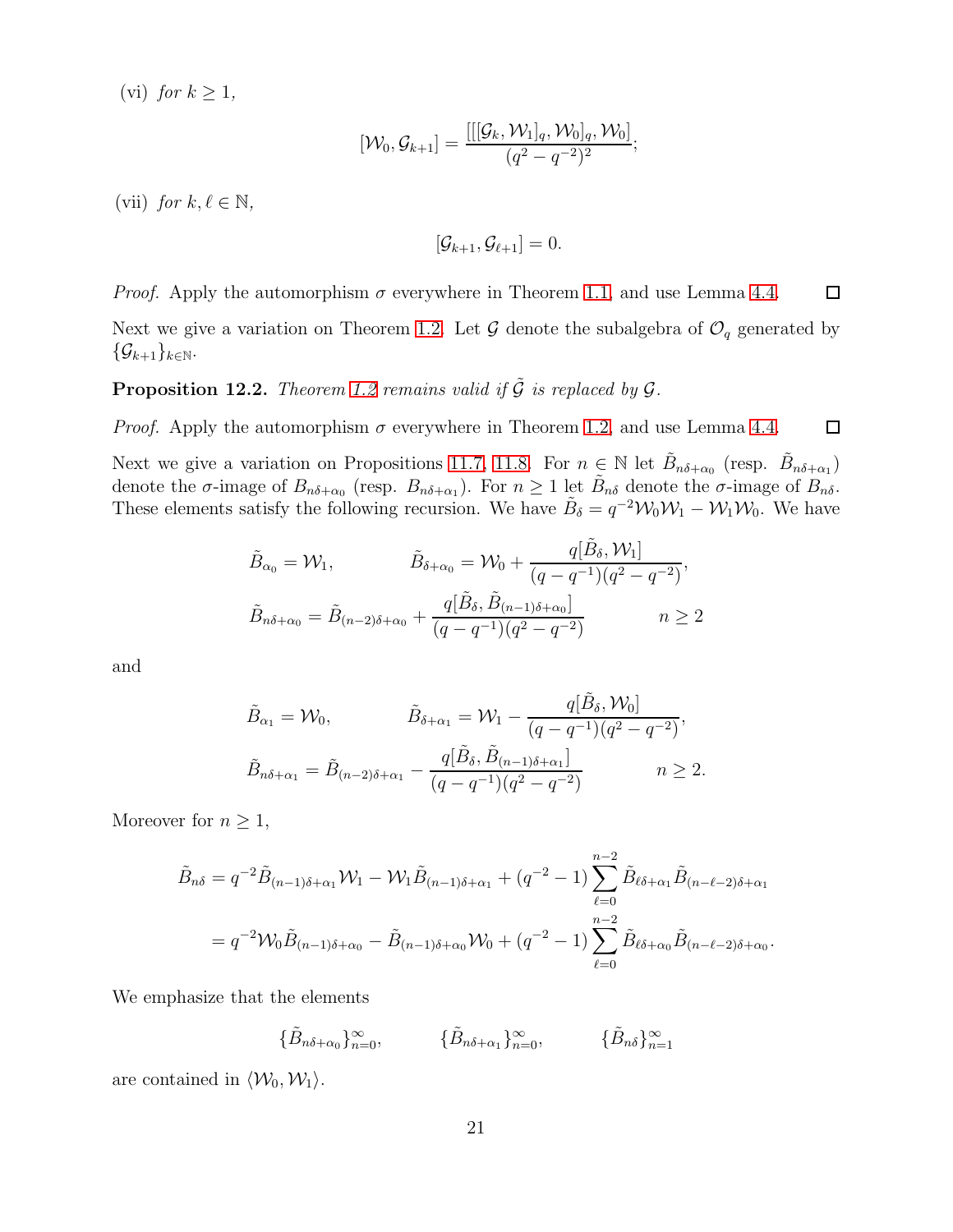**Proposition 12.3.** For  $n \in \mathbb{N}$  the following hold in  $\mathcal{O}_q$ :

$$
\mathcal{W}_{n+1} = -(q - q^{-1})^{-1} \sum_{k=0}^{n} \sum_{\ell=0}^{k} {k \choose \ell} q^{k-2\ell} [2]_q^{-k-2} \tilde{B}_{(k-2\ell)\delta + \alpha_0} \mathcal{G}_{n-k};
$$
  

$$
\mathcal{W}_{-n} = -(q - q^{-1})^{-1} \sum_{k=0}^{n} \sum_{\ell=0}^{k} {k \choose \ell} q^{2\ell-k} [2]_q^{-k-2} \tilde{B}_{(k-2\ell)\delta + \alpha_1} \mathcal{G}_{n-k}.
$$

*Proof.* Apply  $\sigma$  everywhere in Proposition [11.7,](#page-19-0) and use Lemma [4.4.](#page-5-2) **Proposition 12.4.** For  $n \in \mathbb{N}$  the following hold in  $\mathcal{O}_q$ :

$$
\mathcal{W}_{n+1} = -(q - q^{-1})^{-1} \sum_{k=0}^{n} \sum_{\ell=0}^{k} \binom{k}{\ell} q^{2\ell-k} [2]_q^{-k-2} \mathcal{G}_{n-k} \tilde{B}_{(k-2\ell)\delta + \alpha_0};
$$
  

$$
\mathcal{W}_{-n} = -(q - q^{-1})^{-1} \sum_{k=0}^{n} \sum_{\ell=0}^{k} \binom{k}{\ell} q^{k-2\ell} [2]_q^{-k-2} \mathcal{G}_{n-k} \tilde{B}_{(k-2\ell)\delta + \alpha_1}.
$$

*Proof.* Apply  $\sigma$  everywhere in Proposition [11.8,](#page-19-1) and use Lemma [4.4.](#page-5-2)

#### 13 Suggestions for future research

In this section we give some suggestions for future research. Recall the  $q$ -Onsager algebra  $O_q$  and its alternating central extension  $O_q$ .

**Problem 13.1.** Display an algebra isomorphism from  $\mathcal{O}_q$  to a coideal subalgebra of  $U_q(\mathfrak{gl}_2)$ .

<span id="page-21-0"></span>**Problem 13.2.** Assume that  $\mathbb{F}$  is algebraically closed, and let V denote a finite-dimensional irreducible  $\mathcal{O}_q$ -module on which  $\mathcal{W}_0$ ,  $\mathcal{W}_1$  are diagonalizable. It follows from [\[25,](#page-24-0) Theorem 3.10] that  $W_0$ ,  $W_1$  act on V as a tridiagonal pair. This means that:

(i) there exists an ordering  ${V_i}_{i=0}^d$  of the eigenspaces of  $W_0$  on V such that

$$
\mathcal{W}_1 V_i \subseteq V_{i-1} + V_i + V_{i+1} \qquad (0 \le i \le d),
$$

where  $V_{-1} = 0$  and  $V_{d+1} = 0$ ;

(ii) there exists an ordering  ${V_i'}_{i=0}^d$  of the eigenspaces of  $W_1$  on V such that

$$
\mathcal{W}_0 V_i' \subseteq V_{i-1}' + V_i' + V_{i+1}' \qquad (0 \le i \le d),
$$

where  $V'_{-1} = 0$  and  $V'_{d+1} = 0$ . Show that for  $k \in \mathbb{N}$  and  $0 \leq i \leq d$ ,

$$
\begin{aligned}\n & \mathcal{W}_{-k}V_{i} \subseteq V_{i}, & \mathcal{W}_{-k}V_{i}' \subseteq V_{i-1}' + V_{i}' + V_{i+1}', \\
 & \mathcal{W}_{k+1}V_{i} \subseteq V_{i-1} + V_{i} + V_{i+1}, & \mathcal{W}_{k+1}V_{i}' \subseteq V_{i}', \\
 & \mathcal{G}_{k+1}V_{i} \subseteq V_{i-1} + V_{i} + V_{i+1}, & \mathcal{G}_{k+1}V_{i}' \subseteq V_{i-1}' + V_{i}' + V_{i+1}', \\
 & \tilde{\mathcal{G}}_{k+1}V_{i} \subseteq V_{i-1} + V_{i} + V_{i+1}, & \tilde{\mathcal{G}}_{k+1}V_{i}' \subseteq V_{i-1}' + V_{i}' + V_{i+1}'.\n \end{aligned}
$$

See [\[4,](#page-22-3) [6\]](#page-23-9) along with [\[7,](#page-23-14) Line (14)] and [\[8,](#page-23-4) Section 2.3] for explicit examples and relevant information.

 $\Box$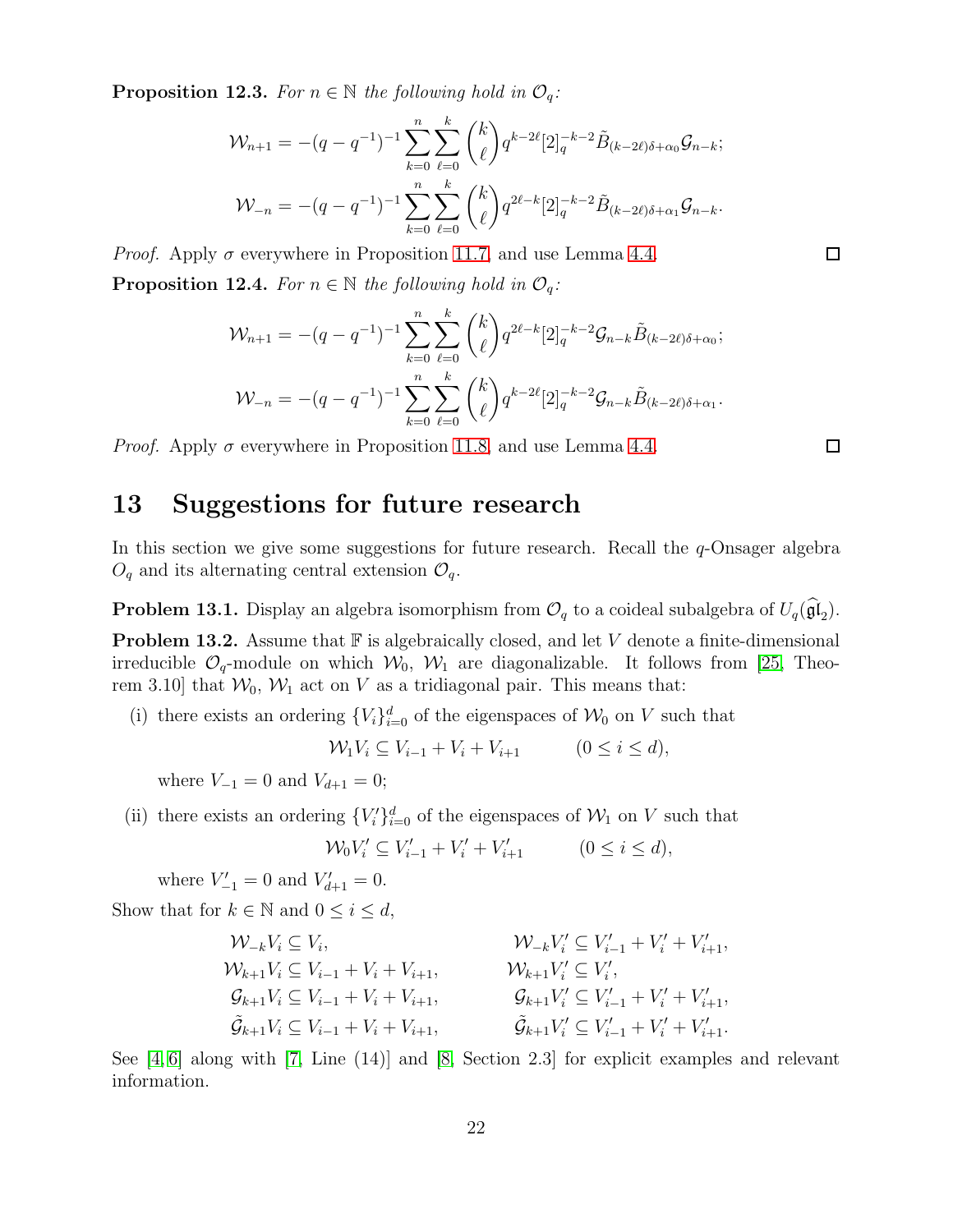**Problem 13.3.** With reference to Problem [13.2,](#page-21-0) assume that  $V_i$  and  $V'_i$  have dimension one for  $0 \leq i \leq d$ . Show that for  $k \in \mathbb{N}$  the map  $\mathcal{W}_{-k}$  (resp.  $\mathcal{W}_{k+1}$ ) (resp.  $\mathcal{G}_{k+1}$ ) (resp.  $\tilde{\mathcal{G}}_{k+1}$ ) acts on V as a linear combination of  $\mathcal{W}_0$  and I (resp.  $\mathcal{W}_1$  and I) (resp.  $[\mathcal{W}_1, \mathcal{W}_0]_q$  and I) (resp.  $[\mathcal{W}_0, \mathcal{W}_1]_q$  and I). See [\[6,](#page-23-9) Section 2.1.1] and [\[35,](#page-24-14) Section 7] for partial results.

**Problem 13.4.** Assume that  $\mathbb{F}$  is algebraically closed, and let V denote a finite-dimensional irreducible  $\mathcal{O}_q$ -module on which  $\mathcal{W}_0$ ,  $\mathcal{W}_1$  are diagonalizable. Examples show that the alternating  $\mathcal{O}_q$ -generators do not necessarily act on V in a diagonalizable way. Investigate the Jordan canonical form for these actions. How does the Bockting double lowering operator [\[12,](#page-23-7) [13\]](#page-23-8) act on the Jordan blocks?

To motivate the next problem, recall from  $(7)$ ,  $(13)$  that each of the following  $(i)$ – $(iv)$  mutually commute: (i)  $\{W_{-k}\}_{k\in\mathbb{N}}$ ; (ii)  $\{W_{k+1}\}_{k\in\mathbb{N}}$ ; (iii)  $\{\mathcal{G}_{k+1}\}_{k\in\mathbb{N}}$ ; (iv)  $\{\tilde{\mathcal{G}}_{k+1}\}_{k\in\mathbb{N}}$ .

**Problem 13.5.** Assume that  $\mathbb{F}$  is algebraically closed, and let V denote a finite-dimensional irreducible  $\mathcal{O}_q$ -module. Investigate the common eigenvectors for the actions of  $\{W_{-k}\}_{k\in\mathbb{N}}$ (resp.  $\{W_{k+1}\}_{k\in\mathbb{N}}$ ) (resp.  $\{\mathcal{G}_{k+1}\}_{k\in\mathbb{N}}$ ) (resp.  $\{\tilde{\mathcal{G}}_{k+1}\}_{k\in\mathbb{N}}$ ) on V.

**Problem 13.6.** Describe the subalgebra of  $\mathcal{O}_q$  consisting of the elements that commute with  $\mathcal{W}_0$ .

**Problem 13.7.** Describe the subalgebra of  $\mathcal{O}_q$  consisting of the elements that commute with  $[\mathcal{W}_0, \mathcal{W}_1]_q$ .

**Problem 13.8.** Describe the subalgebra of  $\mathcal{O}_q$  generated by  $\{W_{-k}\}_{k\in\mathbb{N}}$  and  $\{W_{k+1}\}_{k\in\mathbb{N}}$ .

**Problem 13.9.** Describe the subalgebra of  $\mathcal{O}_q$  generated by  $\{\mathcal{G}_{k+1}\}_{k\in\mathbb{N}}$  and  $\{\tilde{\mathcal{G}}_{k+1}\}_{k\in\mathbb{N}}$ .

#### 14 Acknowledgements

The author thanks Pascal Baseilhac and Travis Scrimshaw for helpful conversations about the q-Onsager algebra and its alternating central extension.

### <span id="page-22-1"></span>References

- [1] P. Baseilhac. An integrable structure related with tridiagonal algebras. Nuclear Phys.  $B$  705 (2005) 605-619; [arXiv:math-ph/0408025](http://arxiv.org/abs/math-ph/0408025).
- <span id="page-22-0"></span>[2] P. Baseilhac. Deformed Dolan-Grady relations in quantum integrable models. Nuclear Phys. B 709 (2005) 491–521; [arXiv:hep-th/0404149](http://arxiv.org/abs/hep-th/0404149).
- <span id="page-22-2"></span>[3] P. Baseilhac and S. Belliard. Generalized q-Onsager algebras and boundary affine Toda field theories. Lett. Math. Phys. 93 (2010) 213-228;  $arXiv:0906.1215$ .
- <span id="page-22-3"></span>[4] P. Baseilhac and S. Belliard. The half-infinite XXZ chain in Onsager's approach. Nuclear Phys. B 873 (2013) 550–584; [arXiv:1211.6304](http://arxiv.org/abs/1211.6304).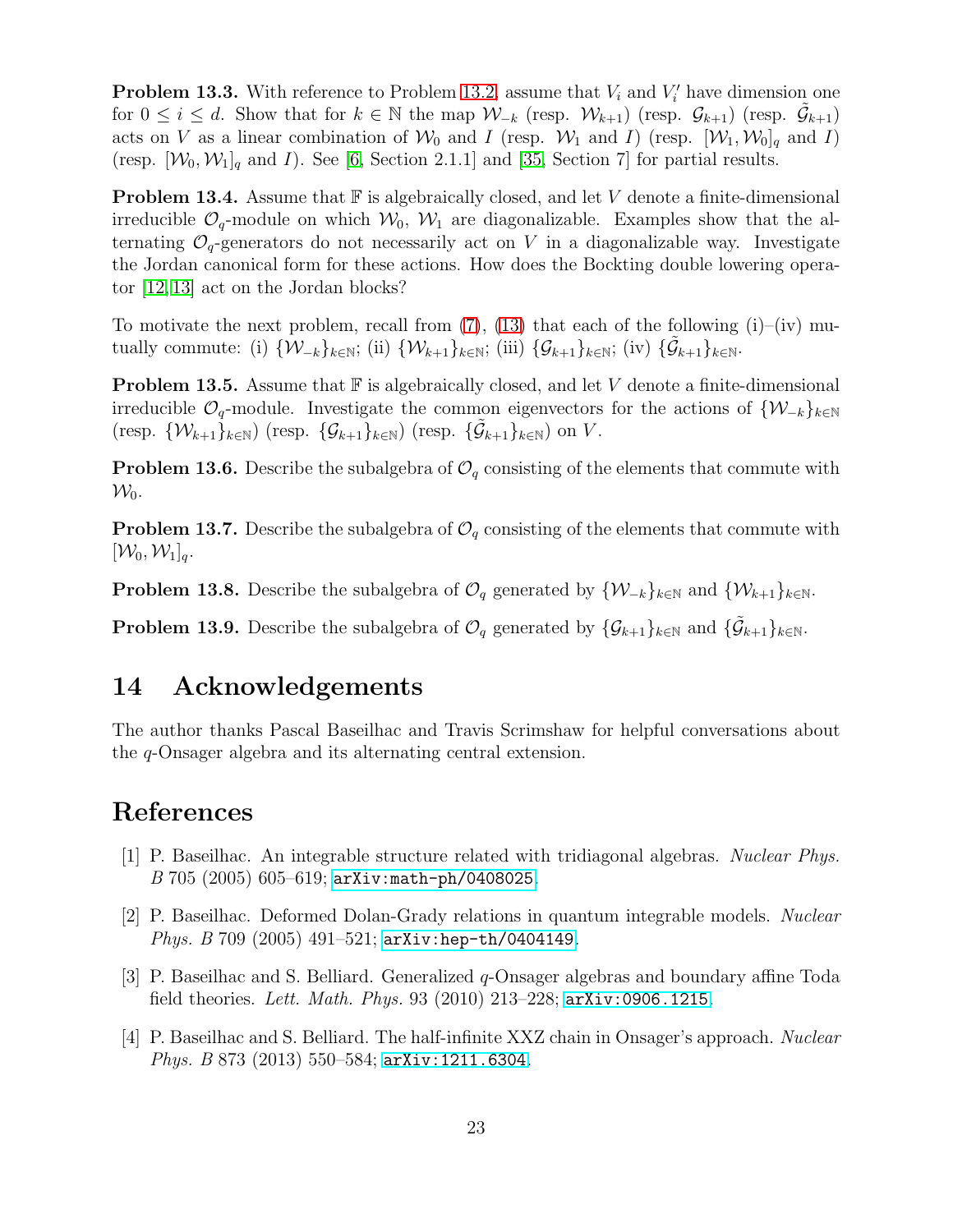- <span id="page-23-13"></span><span id="page-23-9"></span>[5] P. Baseilhac and S. Belliard. An attractive basis for the q-Onsager algebra. Preprint; [arXiv:1704.02950](http://arxiv.org/abs/1704.02950).
- <span id="page-23-14"></span>[6] P. Baseilhac and K. Koizumi. A new (in)finite dimensional algebra for quantum integrable models. *Nuclear Phys. B* 720 (2005) 325–347;  $arXiv:math-ph/0503036$ .
- [7] P. Baseilhac and K. Koizumi. A deformed analogue of Onsager's symmetry in the XXZ open spin chain. J. Stat. Mech. Theory Exp. 2005, no. 10, P10005, 15 pp. (electronic); [arXiv:hep-th/0507053](http://arxiv.org/abs/hep-th/0507053).
- <span id="page-23-4"></span>[8] P. Baseilhac and K. Koizumi. Exact spectrum of the  $XXZ$  open spin chain from the q-Onsager algebra representation theory. J. Stat. Mech. Theory Exp. 2007, no. 9, P09006, 27 pp. (electronic); [arXiv:hep-th/0703106](http://arxiv.org/abs/hep-th/0703106).
- <span id="page-23-6"></span><span id="page-23-5"></span>[9] P. Baseilhac and S. Kolb. Braid group action and root vectors for the q-Onsager algebra. Transform. Groups 25 (2020) 363–389; [arXiv:1706.08747](http://arxiv.org/abs/1706.08747).
- <span id="page-23-11"></span>[10] P. Baseilhac and K. Shigechi. A new current algebra and the reflection equation. Lett. Math. Phys. 92 (2010) 47–65; [arXiv:0906.1482v](http://arxiv.org/abs/0906.1482)2.
- <span id="page-23-7"></span>[11] P. Baseilhac. The alternating presentation of  $U_q(\mathfrak{gl}_2)$  from Freidel-Maillet algebras. Preprint [arXiv:2011.01572v](http://arxiv.org/abs/2011.01572)1.
- [12] S. Bockting-Conrad. Tridiagonal pairs of q-Racah type, the double lowering operator  $\psi$ , and the quantum algebra  $U_q(\mathfrak{sl}_2)$ . Linear Algebra Appl. 445 (2014) 256–279; [arXiv:1307.7410](http://arxiv.org/abs/1307.7410).
- <span id="page-23-8"></span>[13] S. Bockting-Conrad. Some q-exponential formulas involving the double lowering operator  $\psi$  for a tridiagonal pair. Advances in Mathematical Sciences. (2020) 9–43; [arXiv:1907.01157v](http://arxiv.org/abs/1907.01157)2.
- <span id="page-23-12"></span>[14] R. Carter. Lie algebras of finite and affine type. Cambridge Studies in Advanced Mathematics 96. Cambridge University Press, 2005.
- <span id="page-23-10"></span>[15] I. Damiani. A basis of type Poincare-Birkoff-Witt for the quantum algebra of  $\mathfrak{sl}_2$ . J. Algebra 161 (1993) 291–310.
- <span id="page-23-1"></span><span id="page-23-0"></span>[16] T. Ito. TD-pairs and the q-Onsager algebra. Sugaku Expositions 32 (2019) 205–232.
- [17] T. Ito, K. Tanabe, P. Terwilliger. Some algebra related to P- and Q-polynomial association schemes, in: *Codes and Association Schemes (Piscataway NJ, 1999)*, Amer. Math. Soc., Providence RI, 2001, pp. 167–192; [arXiv:math.CO/0406556](http://arxiv.org/abs/math/0406556).
- <span id="page-23-2"></span>[18] T. Ito and P. Terwilliger. Tridiagonal pairs of q-Racah type. J. Algebra 322 (2009), 68–93; [arXiv:0807.0271](http://arxiv.org/abs/0807.0271).
- <span id="page-23-3"></span>[19] T. Ito and P. Terwilliger. The augmented tridiagonal algebra. Kyushu J. Math. 64  $(2010)$  81–144; [arXiv:0904.2889](http://arxiv.org/abs/0904.2889).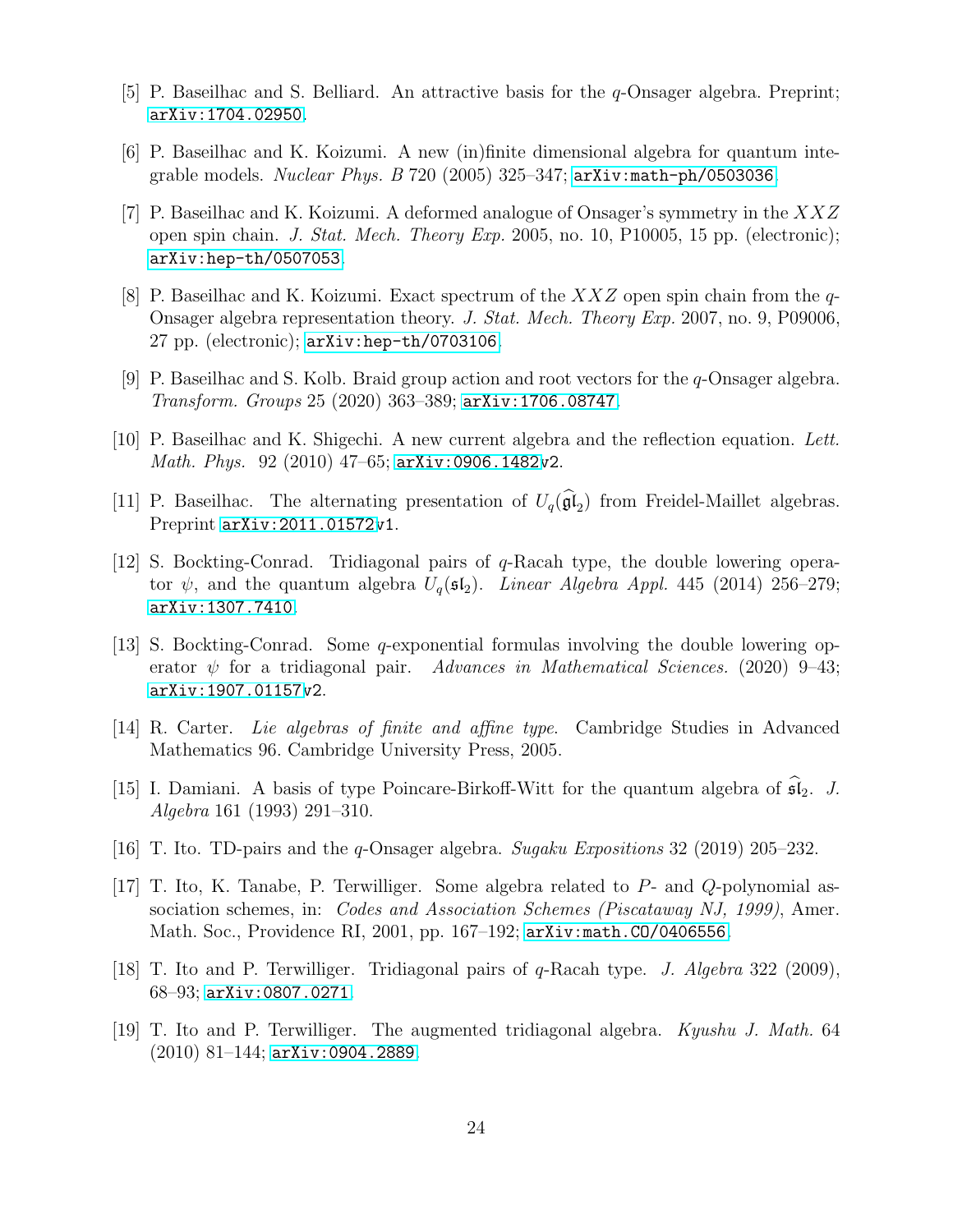- <span id="page-24-7"></span><span id="page-24-3"></span>[20] S. Kolb. Quantum symmetric Kac-Moody pairs. Adv. Math. 267 (2014) 395-469; [arXiv:1207.6036](http://arxiv.org/abs/1207.6036).
- <span id="page-24-8"></span>[21] M. Lu and W. Wang. A Drinfeld type presentation of affine *i*quantum groups I: split ADE type. Preprint; [arXiv:2009.04542](http://arxiv.org/abs/2009.04542).
- <span id="page-24-2"></span>[22] M. Lu, S. Ruan, W. Wang. *I*Hall algebra of the projective line and  $q$ -Onsager algebra. Preprint; [arXiv:2010.00646](http://arxiv.org/abs/2010.00646).
- <span id="page-24-1"></span>[23] K. Nomura and P. Terwilliger. Totally bipartite tridiagonal pairs; [arXiv:1711.00332](http://arxiv.org/abs/1711.00332).
- <span id="page-24-0"></span>[24] P. Terwilliger. The subconstituent algebra of an association scheme III. J. Algebraic Combin. 2 (1993) 177–210.
- [25] P. Terwilliger. Two relations that generalize the q-Serre relations and the Dolan-Grady relations. In Physics and Combinatorics 1999 (Nagoya), 377–398, World Scientific Publishing, River Edge, NJ, 2001; [arXiv:math.QA/0307016](http://arxiv.org/abs/math/0307016).
- <span id="page-24-9"></span><span id="page-24-4"></span>[26] P. Terwilliger. The universal Askey-Wilson algebra. SIGMA Symmetry Integrability Geom. Methods Appl. 7 (2011) Paper 069, 22 pp.; [arXiv:1104.2813](http://arxiv.org/abs/1104.2813).
- [27] P. Terwilliger. The Lusztig automorphism of the q-Onsager algebra. J. Algebra. 506  $(2018)$  56–75; [arXiv:1706.05546](http://arxiv.org/abs/1706.05546).
- <span id="page-24-16"></span>[28] P. Terwilliger. The q-Onsager algebra and the positive part of  $U_q(\widehat{\mathfrak{sl}}_2)$ . Linear Algebra Appl. 521 (2017) 19–56; [arXiv:1506.08666](http://arxiv.org/abs/1506.08666).
- <span id="page-24-10"></span>[29] P. Terwilliger. The q-Onsager algebra and the universal Askey-Wilson algebra. SIGMA Symmetry Integrability Geom. Methods Appl. 14 (2018) Paper No. 044, 18 pp.; [arXiv:1801.06083](http://arxiv.org/abs/1801.06083).
- <span id="page-24-5"></span>[30] P. Terwilliger. An action of the free product  $\mathbb{Z}_2 \star \mathbb{Z}_2 \star \mathbb{Z}_2$  on the q-Onsager algebra and its current algebra. *Nuclear Phys. B* 936 (2018) 306–319;  $arXiv:1808.09901$ .
- <span id="page-24-13"></span>[31] P. Terwilliger. The alternating PBW basis for the positive part of  $U_q(\widehat{\mathfrak{sl}}_2)$ . J. Math. Phys. 60 (2019) 071704; [arXiv:1902.00721](http://arxiv.org/abs/1902.00721).
- <span id="page-24-12"></span>[32] P. Terwilliger. The alternating central extension for the positive part of  $U_q(\mathfrak{sl}_2)$ . Nuclear Phys. B 947 (2019) 114729; [arXiv:1907.09872](http://arxiv.org/abs/1907.09872).
- <span id="page-24-15"></span><span id="page-24-6"></span>[33] P. Terwilliger. Twisting finite-dimensional modules for the q-Onsager algebra  $\mathcal{O}_q$  via the Lusztig automorphism. Preprint; [arXiv:2005.00457](http://arxiv.org/abs/2005.00457)
- [34] P. Terwilliger. The compact presentation for the alternating central extension of the positive part of  $U_q(\widehat{\mathfrak{sl}}_2)$ . Preprint; [arXiv:2011.02463](http://arxiv.org/abs/2011.02463).
- <span id="page-24-14"></span><span id="page-24-11"></span>[35] P. Terwilliger. A conjecture concerning the q-Onsager algebra; [arXiv:2101.09860](http://arxiv.org/abs/2101.09860).
- [36] P. Terwilliger. The alternating central extension of the q-Onsager algebra. Preprint; [arXiv:2103.03028](http://arxiv.org/abs/2103.03028).